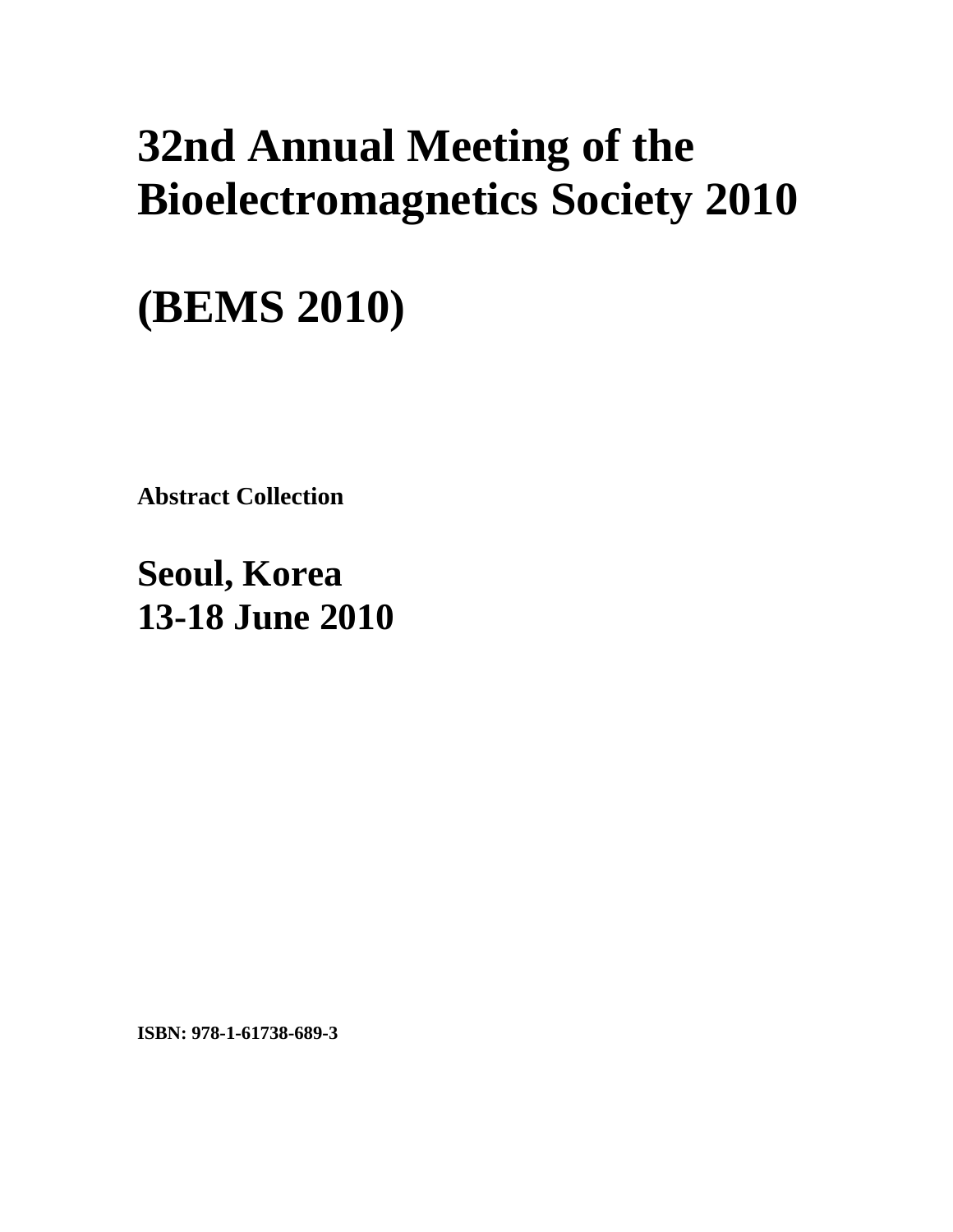**Printed from e-media with permission by:** 

Curran Associates, Inc. 57 Morehouse Lane Red Hook, NY 12571



**Some format issues inherent in the e-media version may also appear in this print version.** 

Copyright© (2010) by the Bioelectromagnetics Society All rights reserved.

Printed by Curran Associates, Inc. (2010)

For permission requests, please contact the Bioelectromagnetics Society at the address below.

Bioelectromagnetics Society 2414 Cobblestone Way Frederick, MD 21702-2626

Phone: (301) 663-4252 Fax: (301) 694-4948

www.bioelectromagnetics.org

### **Additional copies of this publication are available from:**

Curran Associates, Inc. 57 Morehouse Lane Red Hook, NY 12571 USA Phone: 845-758-0400 Fax: 845-758-2634 Email: curran@proceedings.com Web: www.proceedings.com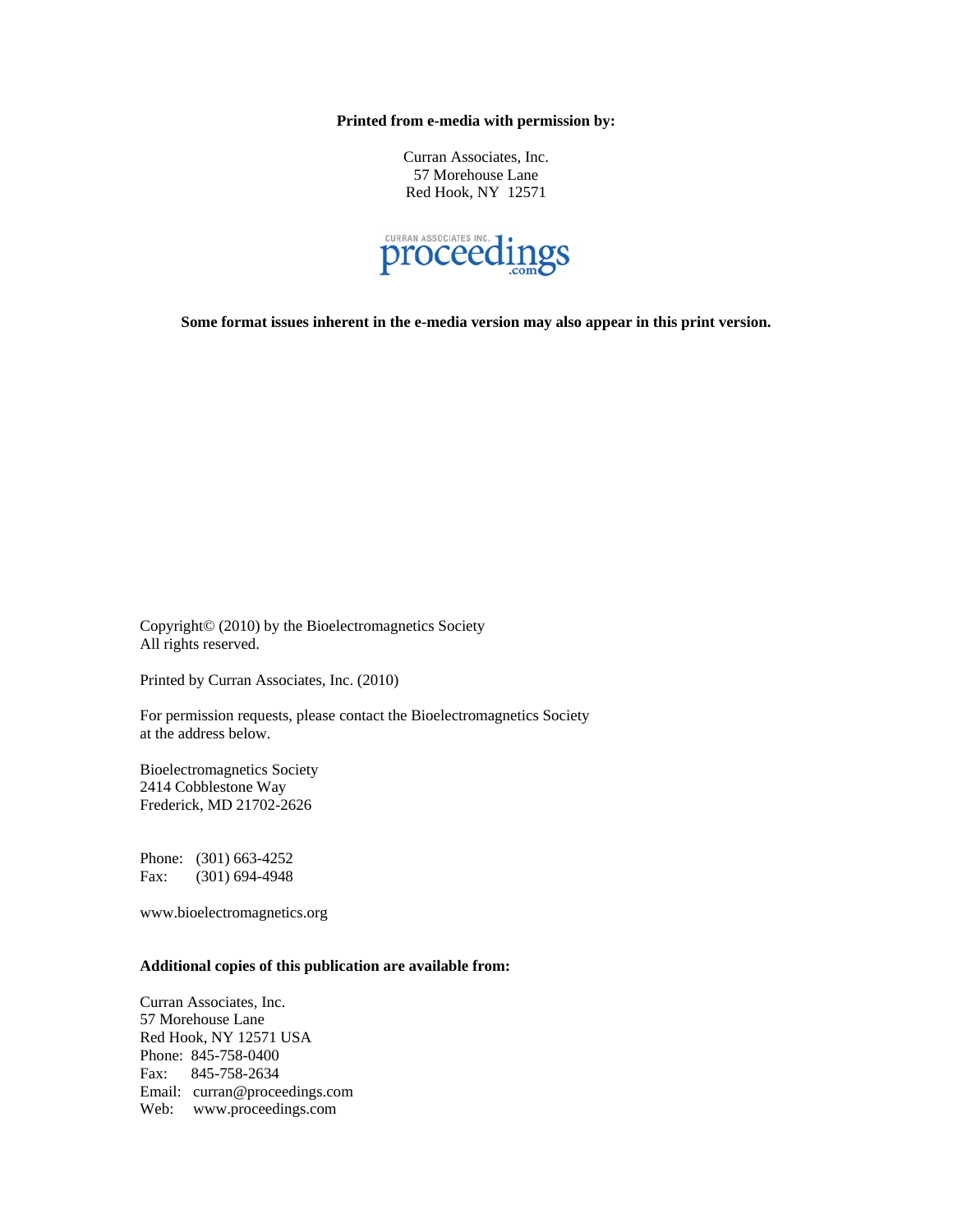# **TABLE OF CONTENTS**

#### **PLENARY SESSIONS**

| PLENARY 1: CLINICAL APPLICATIONS                                                                                                                                                                                                   |
|------------------------------------------------------------------------------------------------------------------------------------------------------------------------------------------------------------------------------------|
|                                                                                                                                                                                                                                    |
| Lluis Mir<br><b>Boris Rubinsky</b>                                                                                                                                                                                                 |
| NANOSECOND PULSED ELECTRIC FIELD THERAPY THAT CAUSES SKIN TUMORS TO SELF-                                                                                                                                                          |
| Richard Nuccitelli, Kevin Tran, Brian Athos, Mark Kreis, Saleh Sheikh, Pamela Nuccitelli                                                                                                                                           |
| PLENARY 2: OCCUPATIONAL EXPOSURES                                                                                                                                                                                                  |
| Vitas Anderson                                                                                                                                                                                                                     |
| David Black                                                                                                                                                                                                                        |
| EUROPEAN EMF DIRECTIVE POSTPONED DUE TO OPEN QUESTIONS CONCERNING ASSESSMENT<br>Maila Hietanen                                                                                                                                     |
| PLENARY ROUND TABLE DISCUSSION: THERMAL, NON-THERMAL OR ENERGY TRANSFER EFFECTS                                                                                                                                                    |
| <b>Frank Barnes</b>                                                                                                                                                                                                                |
| Marvin Ziskin                                                                                                                                                                                                                      |
| <b>Niels Kuster</b>                                                                                                                                                                                                                |
| PLENARY 3: SAFETY OF FUTURE TECHNOLOGIES                                                                                                                                                                                           |
| ULTRA HIGH FIELD MRI TOWARD MOLECULAR IMAGING & DEVELOPMENT OF A PET-MRI                                                                                                                                                           |
| Zang-Hee Cho<br>DESIGN OF ELECTROMAGNETIC FIELD (EMF) FOR A NOVEL ON-LINE ELECTRIC VEHICLE (OLEV) 19<br>Seungyoung Ahn, Heejae Lee, Junggun Byun, Deogsoo Kang, Taigon Song, Yangbae Chun, Jae-Ha Yim, Dong-Ho Cho, Joungho<br>Kim |
| <b>Bernard Veyret</b>                                                                                                                                                                                                              |
| PLENARY 4: HOT TOPIC: INTERPHONE & AFTER-INTERPHONE                                                                                                                                                                                |
| Bruce Armstrong, Jørn Olsen, Joachim Schüz                                                                                                                                                                                         |
| <b>D'ARSONVAL LECTURE</b>                                                                                                                                                                                                          |
| STUDIES ON MAGNETISM AND BIOELECTROMAGNETICS FOR 45 YEARS: FROM MAGNETIC<br>Shoogo Ueno                                                                                                                                            |
| <b>TOPICS IN FOCUS</b>                                                                                                                                                                                                             |
| <b>TOPIC IN FOCUS 1: RF-EMF EFFECT ON BRAIN ACTIVITY</b>                                                                                                                                                                           |

### **RF EMF AND BRAIN PHYSIOLOGY: INCREASING EVIDENCE OF EFFECTS ON THE WAKING AND**

**SLEEP EEG**......................................................................................................................................................................................................27

*Sarah Loughran, Peter Achermann*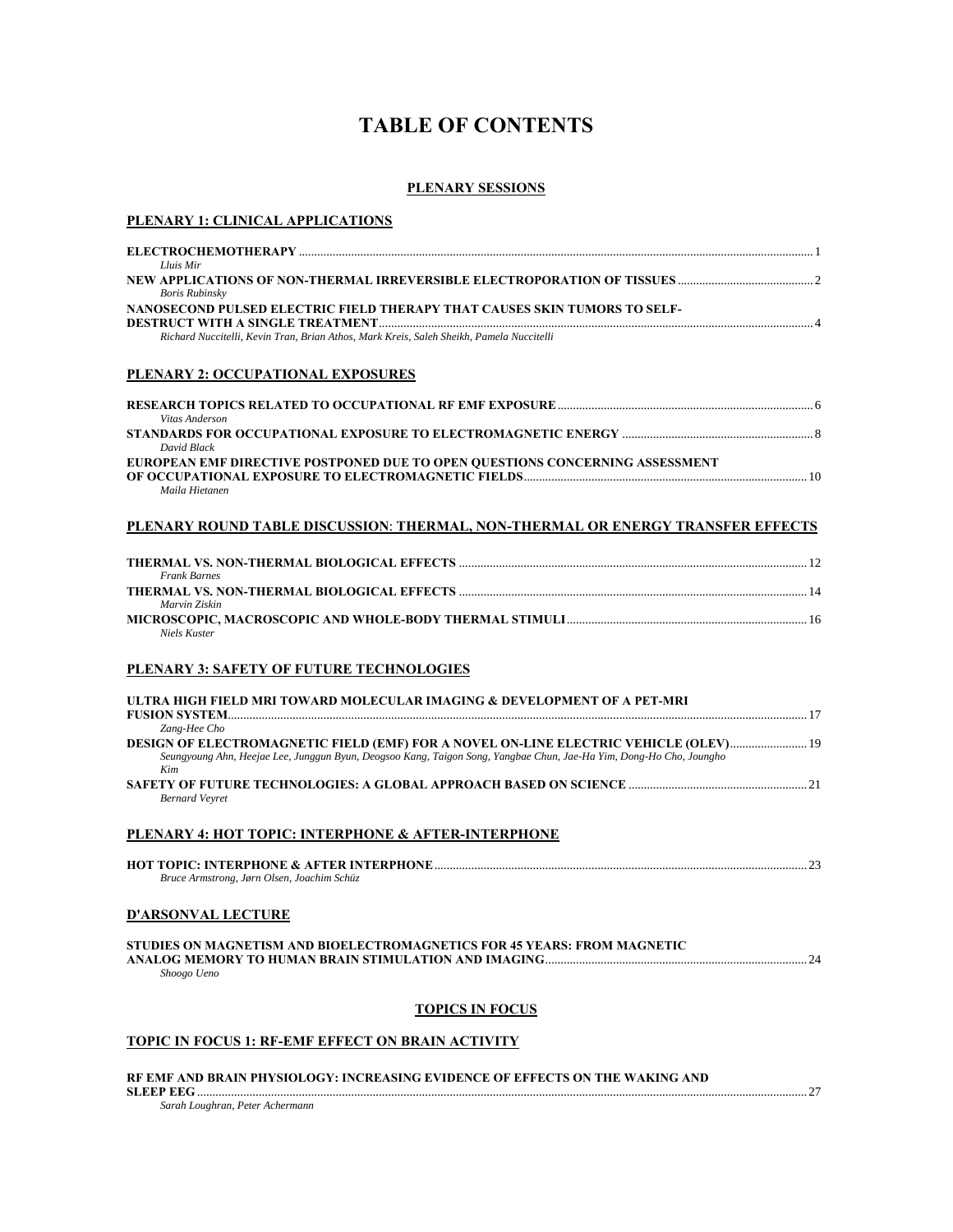| RF EMF AND BRAIN PHYSIOLOGY: ARE THERE PROBLEMS WITH THE REPORTS OF EEG                                                                                                      |
|------------------------------------------------------------------------------------------------------------------------------------------------------------------------------|
| Rodney Croft                                                                                                                                                                 |
| <b>TOPIC IN FOCUS 2: EMF EFFECT ON DNA</b>                                                                                                                                   |
|                                                                                                                                                                              |
| Frauke Focke, David Schurmann, Niels Kuster, Primo Schär<br>Maria Scarfi                                                                                                     |
| <b>TUTORIALS</b>                                                                                                                                                             |
| <b>TUTORIAL 1: BIOEFFECTS OF IF-EMF</b>                                                                                                                                      |
| Hae-June Lee, Youn-Myoung Gimm, Hyung-Do Choi, Nam Kim, Sung-Ho Kim, Yun-Sil Lee                                                                                             |
| <b>INTERMEDIATE FREQUENCY MAGNETIC FIELDS DID NOT HAVE GENOTOXIC AND PROMOTION</b><br>Satoshi Nakasono, Izumi Nishimura, Masateru Ikehata, Kenichi Yamazaki, Tadashi Negishi |
| <b>TUTORIAL 2: THERMAL THRESHOLDS</b>                                                                                                                                        |
| HUMAN EXPOSURE TO RADIOFREQUENCY ENERGY: THE NEED TO ENHANCE THE THERMAL                                                                                                     |
| Joseph Morrissey, Kenneth Foster                                                                                                                                             |
| <b>Bernard Veyret</b><br>Chung-Kwang Chou                                                                                                                                    |
| <b>TUTORIAL 3: WRITING A MANUSCRIPT</b>                                                                                                                                      |
| James Lin                                                                                                                                                                    |
| TUTORIAL 4: MF-INDUCED ANALGESIA                                                                                                                                             |
| Frank Prato, Alex Thomas                                                                                                                                                     |
| <b>PLATFORM PRESENTATIONS</b>                                                                                                                                                |
| <b>SESSION 1: DOSIMETRY</b>                                                                                                                                                  |
| Marie-Christine Gosselin, Sven Kuehn, Niels Kuster                                                                                                                           |
| A MULTIPLE FREQUENCY EXPOSURE SYSTEM FOR BIO-EFFECT TEST OF RADIATED EM FIELDS                                                                                               |
| Jianqing Wang, Kanako Wake, Takuji Arima, Hiroki Kawai, Soichi Watanabe, Osamu Fujiwara<br><b>GENERAL PUBLIC EXPOSURE DUE TO ELECTROMAGNETIC FIELDS OF NEW WIRELESS</b>      |
| Wout Joseph, Leen Verloock, Günter Vermeeren, Luc Martens                                                                                                                    |
| Yoon-Myoung Gimm, Youngjun Ju, Dongyeol Lee, Yuri Lee, Yangbae Chun, Dong-Ho Cho                                                                                             |
| WHOLE-BODY AVERAGED SAR ESTIMATION FOR POSTURED JAPANESE HUMAN MODELS USING<br><b>CYLINDRICAL-EXTERNAL FIELD SCANNING MEASUREMENT FOR UHF PLANE-WAVE EXPOSURE -</b>          |
| Yoshifumi Kawamura, Takashi Hikage, Toshio Nojima, Tomoaki Nagaoka, Soichi Watanabe                                                                                          |
| <b>SESSION 2: ANIMAL STUDIES</b>                                                                                                                                             |

**BIOLOGICAL EFFECTS OF CHRONIC EXPOSURE TO HIGH POWER MICROWAVES IN RATS**..........................................62 *René De Seze, Laura Caplier, Ismahane Guimiot, Mohamed Ammari, Carole Hernandez, Emilie Bourrel, Christelle Gamez, Franck Robidel, Olivier Dupont, Anthony Lecomte, Jean-Jacques Fontaine, Caroline Fonta*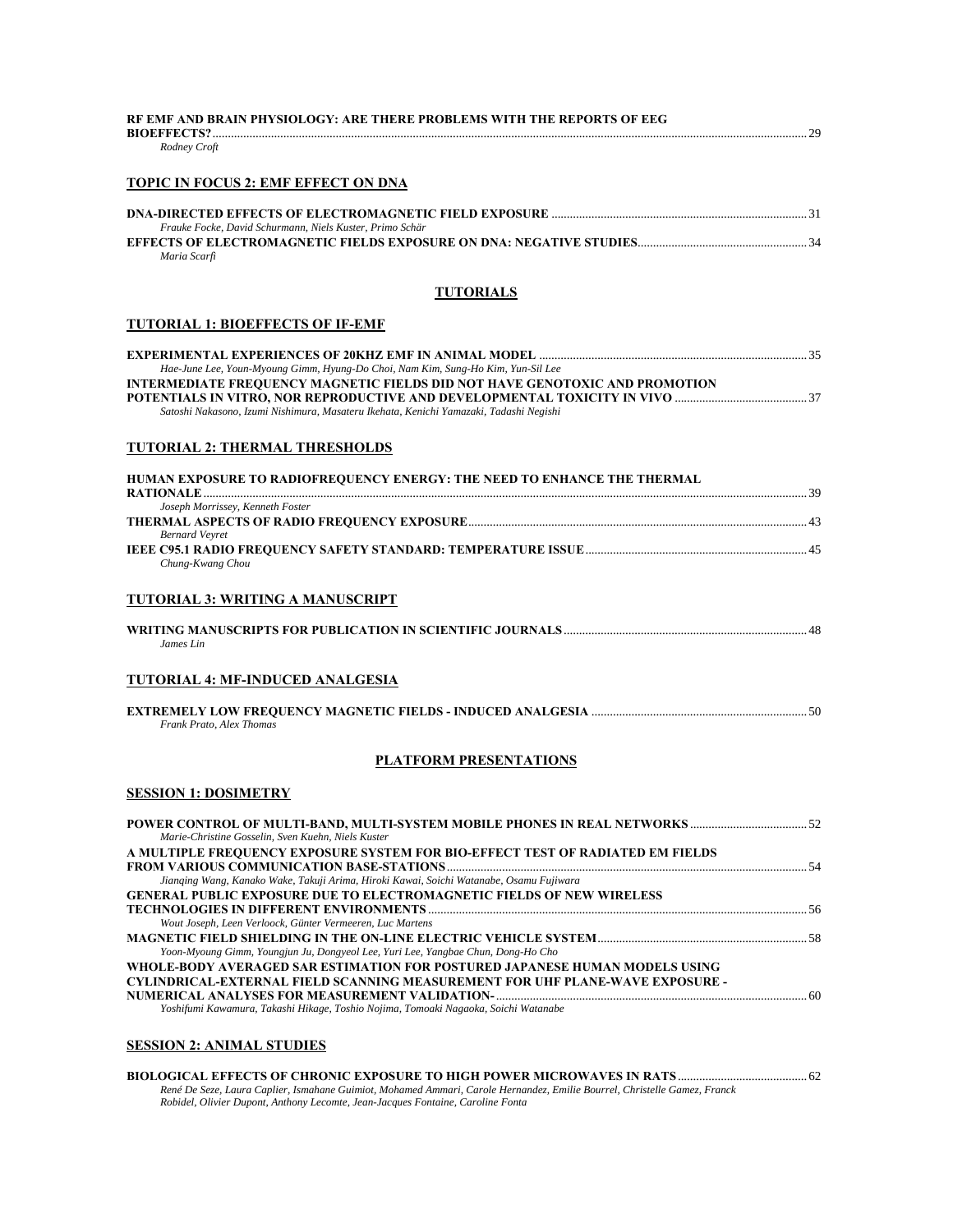| Jun-Ye Liu, Gui-Rong Ding, Dongqing Ren, Jing Li, Xiao-Wu Wang, Fake Zhang, Yu-Rong Li, Guo-Zhen Guo                                                                                                         |  |
|--------------------------------------------------------------------------------------------------------------------------------------------------------------------------------------------------------------|--|
| Li Du, Qiong Ma, Yufang Cui, Xiujie Pan, Rong Sun, Bo Dong, Zhentao Su, Hongmei Zhou, Jianping Mao                                                                                                           |  |
| THE CONTINUOUS EXPOSURE OF 60 HZ 5 MICROTESLA MAGNETIC FIELDS MAY AFFECT SPERM                                                                                                                               |  |
|                                                                                                                                                                                                              |  |
| Hee-Sung Kim, Hye-Jin Jang, Sang-Kon Lee, Kyeong-Cheon Jung, Moon-Koo Chung, Sung-Ho Myung, Nam Kim, Youn-Myoung<br>Gimm, Yoon-Won Kim                                                                       |  |
| EFFECT OF IN-VIVO WI-FI EXPOSURE: FOCUS ON BRAIN AND BLOOD SAMPLES OF YOUNG RATS 22                                                                                                                          |  |
| Isabelle Lagroye, Florence Poulletier De Gannes, Emmanuelle Haro, Annabelle Hurtier, Murielle Taxile, Saliha Aït-Aïssa,<br>Sebastien Duleu, Gilles Ruffié, Michel Geffard, Bernard Billaudel, Bernard Veyret |  |
| <b>SESSION 3: INSTRUMENTATION</b>                                                                                                                                                                            |  |
| VERIFICATION OF THE FAST RAY TRACING COMPUTATIONAL TECHNIQUE BY COMPARISON TO                                                                                                                                |  |
| Francois Du Plessis, Max Birch, Marnus Van Wyk, Frans Meyer<br>EXPERIMENTAL ANALYSIS ON THE THERMAL CONVECTION OF AQUEOUS HUMOR IN ANTERIOR                                                                  |  |
| Yukihisa Suzuki, Masami Kojima, Taiji Sakai, Yoko Yamashiro, Takayuki Taguchi, Azusa Koike, Soichi Watanabe, Masao Taki,                                                                                     |  |
| Kazuyuki Sasaki, Hiroshi Sasaki                                                                                                                                                                              |  |
| EFFECTS OF HETEROGENEOUS TISSUE DISTRIBUTION IN A HUMAN HEAD ON THE EXPOSURE TO                                                                                                                              |  |
| Marie-Christine Gosselin, Pedro Crespo Valero, Emilio Cherubini, Sven Kuehn, Niels Kuster                                                                                                                    |  |
| PERSONAL RF EXPOSIMETRY: MEASUREMENT METHOD AND FIRST RESULTS FOR UNIVERSITY                                                                                                                                 |  |
| Viktória Finta, Péter Juhász, Edit Sárközi, Mónika Szolnoki, Ferenc Molnár, Ádám Kiss, György Thuróczy                                                                                                       |  |
| Myles Capstick, Primo Schär, Beat Ludin, Albert Romann, Niels Kuster                                                                                                                                         |  |
|                                                                                                                                                                                                              |  |
| <b>SESSION 4: ANIMAL STUDIES</b>                                                                                                                                                                             |  |
|                                                                                                                                                                                                              |  |
| PKC SIGNALING IS ESSENTIAL FOR EMP-INDUCED BLOOD-BRAIN BARRIER BREAKDOWN IN VIVO  84<br>Gui-Rong Ding, Lian-Bo Qiu, Kang-Chu Li, Xiao-Wu Wang, Yan Zhou, Jun-Ye Liu, Yu-Hong Qi, Yu-Rong Li, Guo-Zhen Guo    |  |
|                                                                                                                                                                                                              |  |
| Qiong Ma, Li Du, Yufang Cui, Rong Sun, Xiujie Pan, Bong Do, Zhentao Su, Hongmei Zhou, Jianping Mao                                                                                                           |  |
|                                                                                                                                                                                                              |  |
| Manolo Sambucci, Federica Laudisi, Francesca Nasta, Rosanna Pinto, Rossella Lodato, Giorgio Lovisolo, Carmela Marino,<br>Claudio Pioli                                                                       |  |
|                                                                                                                                                                                                              |  |
| Masami Kojima, Sakai Taiji, Yoko Yamashiro, Yukihisa Suzuki, Soichi Watanabe, Masao Taki, Kazuyuki Sasaki, Hiroshi Sasaki                                                                                    |  |
|                                                                                                                                                                                                              |  |
| Li-Hua Zeng, Chang-Xu Zou, Xia Miao, Hai-Yang Lang, Ming-Juan Yang, Yan-Jun Zhang, Juan Guo, Xiao-Wu Wang, Guo-Zhen<br>Guo                                                                                   |  |
| <b>SESSION 5: DOSIMETRY</b>                                                                                                                                                                                  |  |
|                                                                                                                                                                                                              |  |
| Benjamin Loader, Andrew Gregory, Daniel Bownds, Yvonne Johnson                                                                                                                                               |  |
| <b>INVESTIGATION OF BODY-WORN SAR CONFORMITY ASSESSMENT OF MOBILE PHONES USING</b>                                                                                                                           |  |
| Vikass Monebhurrun                                                                                                                                                                                           |  |
| Günter Vermeeren, Wout Joseph, Luc Martens                                                                                                                                                                   |  |
| EFFECT OF AVERAGING VOLUME ON INDUCED ELECTRIC FIELD IN HUMANS FOR ELECTRIC AND                                                                                                                              |  |
| Akimasa Hirata, Yukinori Takano, Osamu Fujiwara<br>CONSIDERATIONS ON THE EXPOSURE OF CELL PREPARATIONS IN PETRI DISHES AND TEST                                                                              |  |
|                                                                                                                                                                                                              |  |
| Quirino Balzano, Asher Sheppard                                                                                                                                                                              |  |
| SAR INDUCED BY RESONANT ANTENNAS AT DISTANCES OF 40 AND 200 MM FROM AN ELLIPTICAL                                                                                                                            |  |
| Muhammad Mazady, Gernot Schmid, Richard Überbacher, Giorgi Bit-Babik, Mohammod Ali                                                                                                                           |  |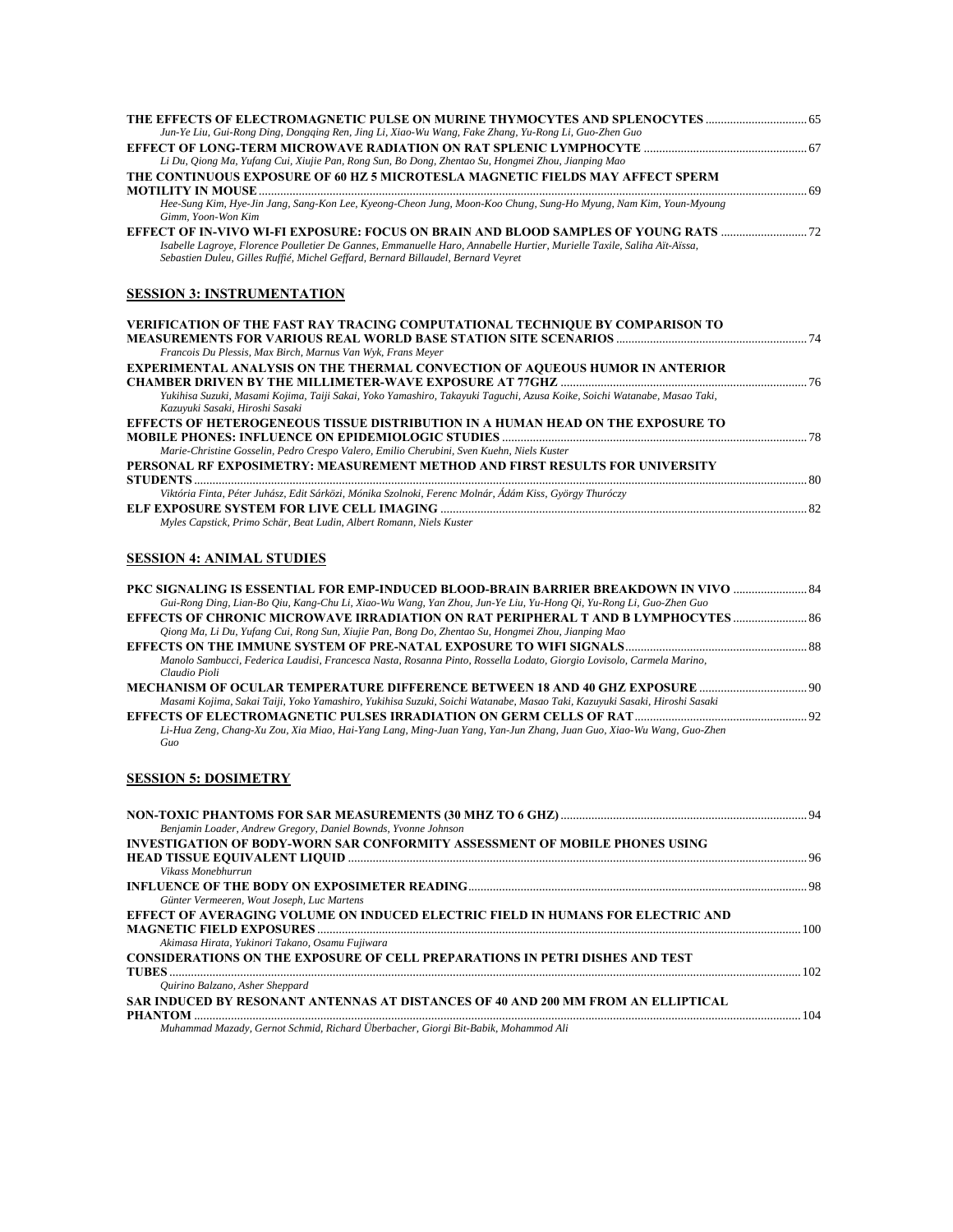### **SESSION 6: EPIDEMIOLOGY**

| IMPACT OF SELECTION BIAS AND EXPOSURE MISCLASSIFICATION IN CASE-CONTROL STUDIES                                             |  |
|-----------------------------------------------------------------------------------------------------------------------------|--|
|                                                                                                                             |  |
| Denis Aydin, Maria Feychting, Joachim Schüz, Lars Klaeboe, M. Röösli                                                        |  |
| PARENTAL OCCUPATIONAL EXPOSURE TO EXTREMELY LOW FREQUENCY MAGNETIC FIELDS                                                   |  |
|                                                                                                                             |  |
| Kerstin Hug, Letizia Grize, Andreas Seidler, Peter Kaatsch, Joachim Schüz                                                   |  |
| <b>COHORT STUDY ON THE EFFECTS OF RADIO FREQUENCY ELECTROMAGNETIC FIELD EXPOSURE</b>                                        |  |
|                                                                                                                             |  |
| Patrizia Frei, Evelyn Mohler, Alfred Bürgi, G. Neubauer, J. Fröhlich, Matthias Egger, Charlotte Braun-Fahrländer, M. Röösli |  |
|                                                                                                                             |  |
| Lena Hillert, Maria Feychting, Karin Fremling, Anders Ahlbom                                                                |  |
|                                                                                                                             |  |
| Bente Møen, Valborg Baste, Gunnhild Oftedal, Leif Strand, Kjell Mild                                                        |  |
| INCIDENCE OF BRAIN TUMORS AND MOBILE PHONES: A POPULATION-BASED DESCRIPTIVE                                                 |  |
|                                                                                                                             |  |
| Isabelle Deltour, Christoffer Johansen, Anssi Auvinen, Maria Feychting, Lars Klaeboe, Joachim Schüz                         |  |

## **SESSION 7: PULSED FIELDS & ELECTROPORATION**

| MECHANISMS UNDERLYING THE NANOSECOND ELECTRIC PULSE-INDUCED INFLUX OF CALCIUM                        |     |
|------------------------------------------------------------------------------------------------------|-----|
|                                                                                                      |     |
| Gale Craviso, Paroma Chatterjee, Sophie Choe, Weihua Guan, Indira Chatterjee, P. Thomas Vernier      |     |
| 120 INTRACELLULAR EFFECTS OF NANOSECOND PULSED ELECTRIC FIELDS ON JURKAT CELLS                       |     |
| Olga Zeni, Stefania Romeo, Maria Scarfi, Maurizio Sarti, Anna Sannino, P. Thomas Vernier, Luigi Zeni |     |
| DETECTION AND ANALYSIS OF NANOELECTROPORES BY FLUORESCENT IMAGING OF TL+                             |     |
|                                                                                                      | 122 |
| Andrei Pakhomov, Angela Bowman, Olena Nesin, Olga Pakhomova                                          |     |

### **SESSION 8: MECHANISMS OF EFFECT**

| REDUCTION OF THE EARTH'S MAGNETIC FIELD BELOW BACKGROUND LEVELS INHIBIT GROWTH |     |
|--------------------------------------------------------------------------------|-----|
|                                                                                | 124 |
| Carlos Martino, Kevin McCabe, Lucas Portelli, Mark Hernandez, Frank Barnes     |     |
| THE NEAR NULL MAGNETIC FIELD AFFECTS HYPOCOTYL GROWTH AND FLOWERING IN         |     |
|                                                                                | 176 |
| Chunxiao Xu, Tao Song                                                          |     |
| NON-THERMAL BIOEFFECTS FROM RADIO FREQUENCY SIGNALS: EVIDENCE FROM BASIC AND   |     |
|                                                                                | 128 |
| Arthur Pilla, David Muehsam                                                    |     |
|                                                                                |     |

### **SESSION 9: IN VITRO STUDIES**

| IN VITRO STUDY OF THE EFFECTS OF ELF ON GENES EXPRESSION IN HUMAN EPIDERMAL CELLS  130                                                          |  |
|-------------------------------------------------------------------------------------------------------------------------------------------------|--|
| Jean-Francois Collard, Benjamin Mertens, Maurice Hinsenkamp<br><b>EXPOSURE OF HUMAN CELL LINES TO LF ELECTRIC FIELD. INDUCTION OF ALKALINE</b>  |  |
|                                                                                                                                                 |  |
| Bruno Bisceglia, Hylde Zirpoli, Mariella Caputo, Francesco Chiadini, Antonio Scaglione, Mario Felice Tecce                                      |  |
| THE EFFECT OF 1800 MHZ GSM MOBILE PHONE RADIATION ON CELLULAR DNA STABILITY                                                                     |  |
| Shanshan Xu, Qunli Zeng, Danying Zhang, Huai Chiang, Dariusz Leszczynski, Zhengping Xu                                                          |  |
| THE EFFECT OF LOW LEVELS OF AMPLITUDE-MODULATED ELECTROMAGNETIC FIELDS ON                                                                       |  |
|                                                                                                                                                 |  |
| Jacquelyn Zimmerman, Frederico Costa, Ivan Brezovich, Michael Pennison, Devin Absher, Richard Myers, Alexandre Barbault,<br><b>Boris Pasche</b> |  |
| PULSED ELECTROMAGNETIC FIELDS INCREASE CGMP RELEASE FROM HUMAN ENDOTHELIAL                                                                      |  |
| <b>CELLS</b>                                                                                                                                    |  |
| June Wu, Christine Rohde, Omotinuwe Adepoju, Rukmani Lekhraj, Diana Casper, Arthur Pilla                                                        |  |
| THERMOSENSOR PROTEIN GRPE OF HEAT SHOCK PROTEIN HSP70 SYSTEM AS TARGET FOR                                                                      |  |
|                                                                                                                                                 |  |
| Christian Beyer, Ilian Jelesarov, Philipp Christen, J. Fröhlich                                                                                 |  |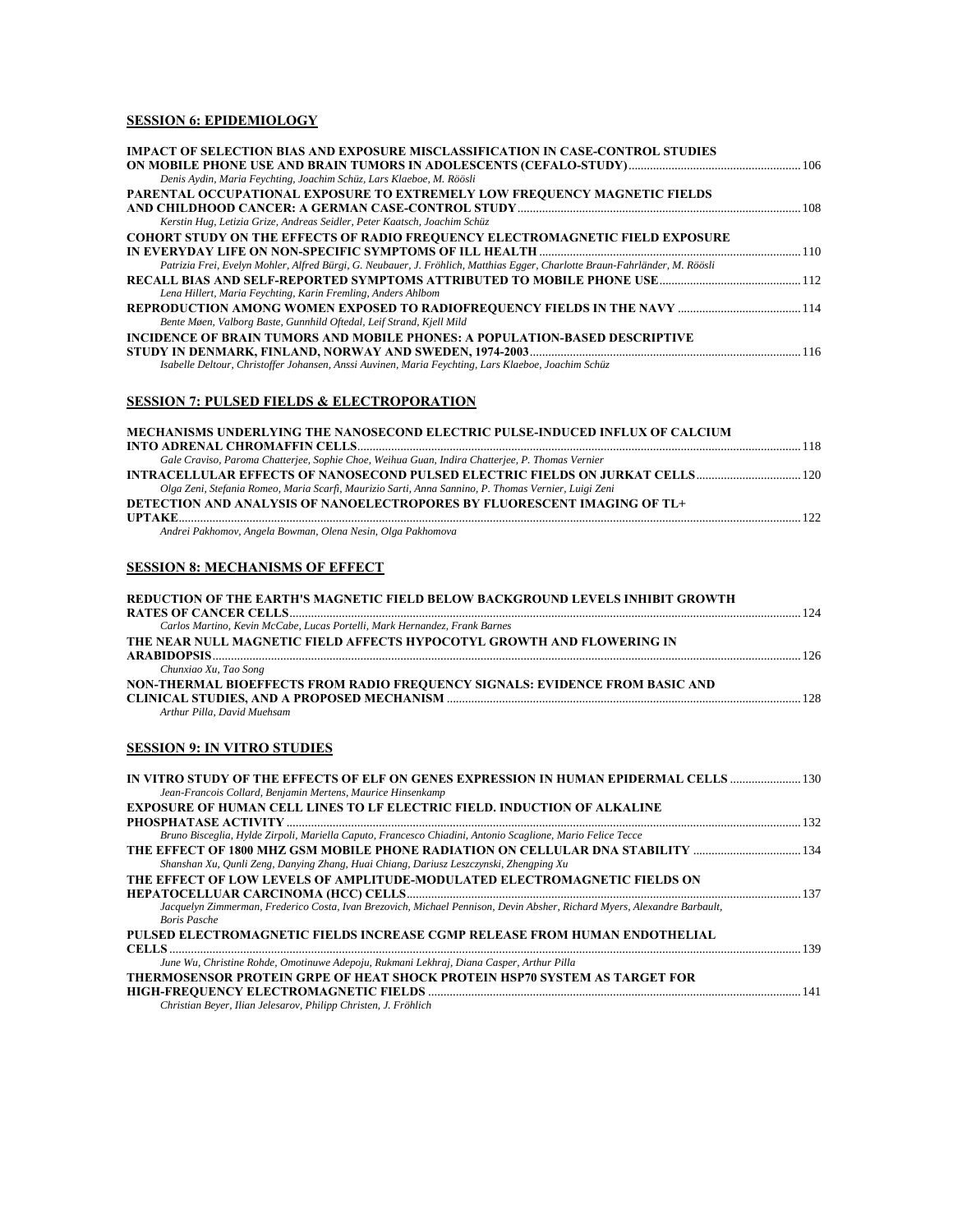#### **SESSION 10: RISK ANALYSIS**

| WHAT DO GENERAL PRACTITIONERS KNOW ABOUT ELECTROMAGNETIC FIELDS AND HOW DO                                               |     |
|--------------------------------------------------------------------------------------------------------------------------|-----|
| THEY PERCEIVE THE RISKS OF ELECTROMAGNETIC FIELDS? A CROSS-SECTIONAL STUDY IN                                            |     |
|                                                                                                                          |     |
| Gabriele Berg-Beckhoff, Bernd Kowall, Jürgen Breckenkamp                                                                 |     |
| PRECAUTIONARY MEASURES AND RISK COMMUNICATION RELATED TO THE MOBILE PHONE                                                |     |
|                                                                                                                          |     |
| Dagmar Wiebusch, Karsten Menzel                                                                                          |     |
| ANALYSIS OF IMPACTS OF POTENTIAL AMENDMENTS TO THE EMF DIRECTIVE ON EUROPEAN                                             |     |
|                                                                                                                          |     |
| Philip Chadwick, Maila Hietanen, Tommi Alanko, Paolo Rossi, Peter Gajšek                                                 |     |
|                                                                                                                          |     |
| Jack Rowley, Ken Joyner                                                                                                  |     |
| ELECTROMAGNETIC FIELDS AT WORKPLACES - A NEW SCIENTIFIC APPROACH TO                                                      |     |
|                                                                                                                          | 152 |
| Hannah Heinrich, Fritz Börner, Hauke Brüggemeyer, Siegfried Eggert, Markus Fischer, Klaus Hentschel, Hannelore Neuschulz |     |
| OCCUPATIONAL EXPOSURE ASSESSMENT TO STATIC MAGNETIC FIELD IN MRI ENVIRONMENT 154                                         |     |
|                                                                                                                          |     |

*Simona Valbonesi, Marina Barbiroli, Mario Frullone, Francesca Graziosi, Ermanno Papotti, Francesco Saverio Violante* 

#### **SESSION 11: DOSIMETRY**

| <b>MEASUREMENT OF 3D DISTRIBUTION OF MEAN OUTPUT POWER OF MILLIMETER WAVE BASED</b>     |     |
|-----------------------------------------------------------------------------------------|-----|
|                                                                                         |     |
| Yan Gao, Zhihui Li, Yiming Lu, Yonghong Wu, Chenggang Zhang                             |     |
|                                                                                         |     |
| Andrew Wood, Yuen Yuen Chen, Jacqueline Bermingham, Steve Iskra                         |     |
|                                                                                         |     |
| Wout Joseph, Leen Verloock, Günter Vermeeren, Luc Martens                               |     |
| COMPUTATIONAL ELECTROMAGNETIC ANALYSIS IN A HUMAN HEAD MODEL WITH EEG CAP               |     |
|                                                                                         | 162 |
| Leonardo Angelone, Giorgi Bit-Babik, Chung-Kwang Chou                                   |     |
| EMF EXPOSURE ASSESSMENT OF TRANSCRANIAL MAGNETIC STIMULATION FOR CLINICAL               |     |
| <b>OPERATOR</b>                                                                         |     |
| Mai Lu, Shoogo Ueno                                                                     |     |
| <b>EXPOSURE OF THE FETUS TO ELECTROMAGNETIC FIELDS IN UNCONTROLLED ENVIRONMENTS 166</b> |     |
| Andreas Christ, Barbara Bühlmann, Marcel Zefferer, Nicolas Chavannes, Niels Kuster      |     |
|                                                                                         |     |

#### **SESSION 12: HUMAN STUDIES & MEDICAL APPLICATIONS**

| <b>EFFECTS OF PULSE-MODULATED RADIO FREQUENCY ELECTROMAGNETIC FIELDS ON THE</b>                                                                                                               |  |
|-----------------------------------------------------------------------------------------------------------------------------------------------------------------------------------------------|--|
|                                                                                                                                                                                               |  |
| Marc Schmid, Aleksandra Bratic, Sarah Loughran, Sabine Regel, Manuel Murbach, Niels Kuster, Peter Achermann                                                                                   |  |
| 170 MOBILE PHONE RADIATION DOES NOT INDUCE MICRONUCLEI IN BUCCAL MUCOSA CELLS 1                                                                                                               |  |
| Henning Hintzsche, Helga Stopper                                                                                                                                                              |  |
|                                                                                                                                                                                               |  |
| John Robertson, Jean Théberge, Jodi Miller, Julie Weller, Dick Drost, Frank Prato, Alex Thomas                                                                                                |  |
| HUMAN THERMAL AND CIRCULATORY CHANGES DURING SHORT-TERM EXPOSURE TO GSM                                                                                                                       |  |
|                                                                                                                                                                                               |  |
| Harri Lindholm, Tommi Alanko, Maria Tiikkaja, Heli Sistonen, Henna Hämäläinen, Hannu Rintamäki, Maila Hietanen                                                                                |  |
| EFFECTS OF A 60 HZ, 3000 MICROTESLA MAGNETIC FIELD ON HUMAN COGNITIVE PROCESSING  176                                                                                                         |  |
| Michael Corbacio, Samantha Brown, Stephanie Dubois, Julie Weller, Anne Beuter, Daniel Goulet, Jacques Lambrozo, Michel<br>Plante, Martine Sougues, Frank Prato, Alex Thomas, Alexandre Legros |  |
| PEMF THERAPY PRODUCES RAPID AND SUBSTANTIAL PAIN REDUCTION IN EARLY KNEE                                                                                                                      |  |
|                                                                                                                                                                                               |  |
| Fred Nelson, Raimond Zvirbulis, Arthur Pilla                                                                                                                                                  |  |
| <b>SESSION 13: MODELING</b>                                                                                                                                                                   |  |
|                                                                                                                                                                                               |  |
| Esra Neufeld, Dominik Szczerba, Stefan Benkler, Adamos Kyriacou, Joshua Guag, Wolfgang Kainz, Victor Krauthamer, Howard<br>Bassen, Sebastian Kozerke, Niels Kuster                            |  |
|                                                                                                                                                                                               |  |
| Sonia Huclova, J. Fröhlich                                                                                                                                                                    |  |

**EXPOSURE** ....................................................................................................................................................................................................184

**IMPROVED NUMERICAL SIMULATION AND ANALYSIS OF THERMAL RESPONSE DURING EM** 

*Mikheil Prishvin, Lali Bibilashvili, Revaz Zaridze, Giorgi Bit-Babik, Antonio Faraone*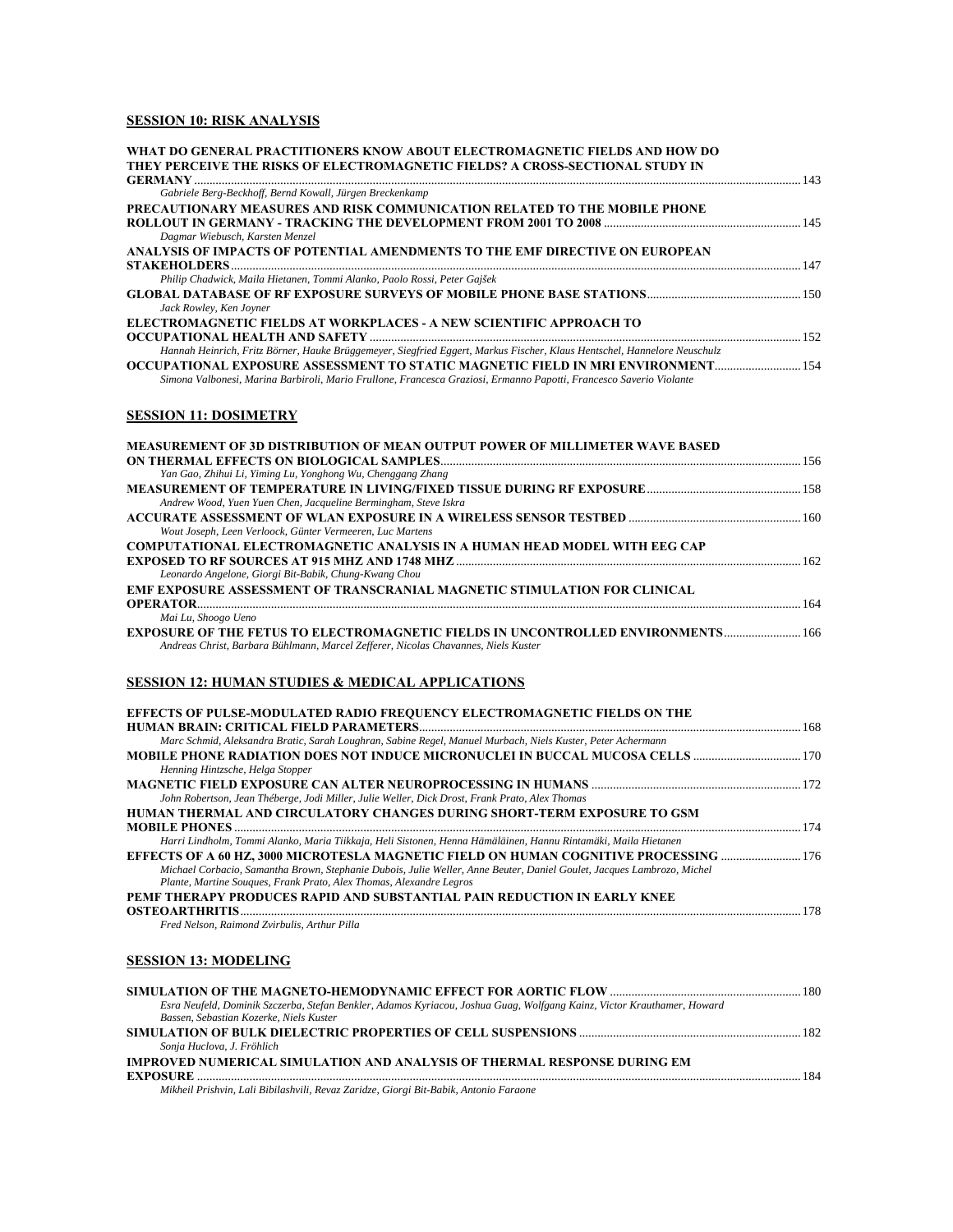| <b>REALISTIC AND STANDARISED APPROACH TO MODELLING OF ELECTROMAGNETIC HAZARDS</b><br>Jolanta Karpowicz, Patryk Zradzinski                                                                           |  |
|-----------------------------------------------------------------------------------------------------------------------------------------------------------------------------------------------------|--|
| <b>SESSION 14: IN VITRO STUDIES</b>                                                                                                                                                                 |  |
| <b>CHARACTERIZATION OF RADIOFREOUENCY RADIATION-INDUCED ADAPTIVE RESPONSE IN</b><br>Maria Scarfi, Anna Sannino, Olga Zeni, Maurizio Sarti, Vijayalaxmi Vijayalaxmi, Stefania Romeo, Maria Belisario |  |
| STUDY OF THE EFFECTS OF PULSED TEMPERATURE STIMULUS ON FIBROSARCOMA HT1080                                                                                                                          |  |
| Lucas Portelli, Carlos Martino, Lisa Rengnart, Frank Barnes<br>EFFECTS OF RF-EMF ON STRESS RESPONSE AND ALTERNATIVE SPLICING IN RAT AND HUMAN                                                       |  |

#### *Christophe Guionaud, Ferial Alaeddine, Manuel Murbach, Niels Kuster, Meike Mevissen*  **EFFECT OF COMBINED RADIO FREQUENCY ELECTROMAGNETIC FIELD EXPOSURE ON STRESS RESPONSE IN MCF10A CELLS RESPONSE IN MCF10A CELLS** ................................................................................................................................................................195

*Han-Na Kim, Je-Jung Lee, Yun-Sil Lee, Tae-Hong Kim, Jeong-Ki Pack, Jae-Hoon Yun, Nam Kim, Jae-Seon Lee* 

#### **POSTER SESSION A**

| STATIC MAGNETIC FIELD EFFECTS ON BONE MINERAL DENSITY OF RAT LUMBAR VERTEBRA                                                   |  |
|--------------------------------------------------------------------------------------------------------------------------------|--|
|                                                                                                                                |  |
| Shenzhi Xu, Hideyuki Okano, Naohide Tomita, Yoshito Ikada                                                                      |  |
| 199 EFFECT OF IN UTERO WI-FI EXPOSURE ON PRENATAL AND POSTNATAL DEVELOPMENT OF RATS                                            |  |
| Florence Poulletier De Gannes, Emmanuelle Haro, Annabelle Hurtier, Murielle Taxile, Gilles Ruffié, Bernard Billaudel, Philippe |  |
| Dufour, Bernard Veyret, Isabelle Lagroye                                                                                       |  |
|                                                                                                                                |  |
| Yoon-Shin Kim, Durgabhavani Konga, Seung-Cheol Hong, Cheolmin Lee, Somin Lee                                                   |  |
| THE CHANGE OF OCCLUDIN EXPRESSION IN THE INJURY OF THE BLOOD-BRAIN BARRIER OF                                                  |  |
|                                                                                                                                |  |
| Xiang Li, Ruiyun Peng, Xiangjun Hu, Shuiming Wang, Yabing Gao, Lifeng Wang, Li Zhao, Ji Dong, Xingping Xu, Zhentao Su          |  |
| ONE YEAR SIMULTANEOUS COMBINED EXPOSURE OF CDMA AND WCDMA RADIOFREQUENCY                                                       |  |
|                                                                                                                                |  |
| Hae-June Lee, Y.-B. Jin, Jae-Seon Lee, Jeong-Ki Pack, Nam Kim, Yun-Sil Lee                                                     |  |
| STUDY ON EFFECT OF MICROWAVE RADIATION ON PROTEIN EXPRESSION OF TESTIS IN RATS 207                                             |  |
| Shuiming Wang, Haoyu Chen, Ruiyun Peng, Hongyan Zuo, Yabing Gao, Lifeng Wang                                                   |  |
| <b>INFLUENCE OF EXPOSURE TO WI-FI RADIOFREQUENCY FIELDS ON THE FERTILITY OF RATS</b>                                           |  |
|                                                                                                                                |  |
| Bernard Billaudel, Florence Poulletier De Gannes, Murielle Taxile, Gilles Ruffié, Annabelle Hurtier, Emmanuelle Haro, Tongning |  |
| Wu, Joe Wiart, Philippe Dufour, Bernard Veyret, Isabelle Lagroye                                                               |  |
| EFFECTS OF IN-UTERO AND EARLY LIFE EXPOSURE TO WI-FI SIGNALS ON THE IMMUNE SYSTEM                                              |  |
|                                                                                                                                |  |
| Saliha Aït-Aïssa, Isabelle Lagroye, Bernard Veyret, Bernard Billaudel, Florence Poulletier De Gannes                           |  |
|                                                                                                                                |  |
| Anne-Sophie Villégier, Mohamed Ammari, René De Seze                                                                            |  |
| STUDIES ON THE PROTECTION AND INFLUENCE ON THE ENERGY MECHANISM OF ADUOLA                                                      |  |
|                                                                                                                                |  |
| Ruiyun Peng, Lu Xiong, Yabing Gao, Shuiming Wang, Ji Dong, Lifeng Wang, Li Zhao, Homhyan Zuo, Tentao Su, Guoshan Yang          |  |
| EFFECTS OF 900MHZ MICROWAVE RADIATION ON y-RAY INDUCED DAMAGE TO MOUSE                                                         |  |
|                                                                                                                                |  |
| Jian Tong, Yi Cao, Jihua Nie                                                                                                   |  |
| NUMERICAL NEAR-FIELD DOSIMETRY FOR IN VITRO EXPERIMENTS AT MILLIMETER WAVES 219                                                |  |
| Maxim Zhadobov, Ronan Sauleau, Daniel Thouroude, Christophe Nicolas Nicolaz, Catherine Le Quément, Denis Michel, Yves Le       |  |
| Dréan                                                                                                                          |  |
| A NOVEL IN VITRO EXPOSURE APPARATUS FOR 60 GHZ MILLIMETER-WAVES WITH POST-WALL                                                 |  |
|                                                                                                                                |  |
| Sho Kurogi, Yukihisa Suzuki, Masao Taki                                                                                        |  |
| <b>INVESTIGATING THE EFFECT OF THE ELECTROMAGNETIC FIELD FROM A MOBILE PHONE ON</b>                                            |  |
|                                                                                                                                |  |
| Dong-Geun Choi, Hak-Tae Oh, Sungtek Kahng, Do-Hwan Kwon, Sun-Goo Ki, Chan-Ho Jeong                                             |  |
| APPLICABILITY OF SAR ESTIMATION METHOD BASED ON 2-D SCANNED E-FIELDS TO DETERMINE                                              |  |
|                                                                                                                                |  |
| Takahiro Iyama, Teruo Onishi                                                                                                   |  |
| MEASUREMENT OF SAR DISTRIBUTIONS IN A CHILD HEAD PHANTOM FOR EPIDEMIOLOGICAL                                                   |  |
|                                                                                                                                |  |
| Kanako Wake, Takuji Arima, Soichi Watanabe, Masao Taki                                                                         |  |
|                                                                                                                                |  |

*Jason Payne, Michael Knight*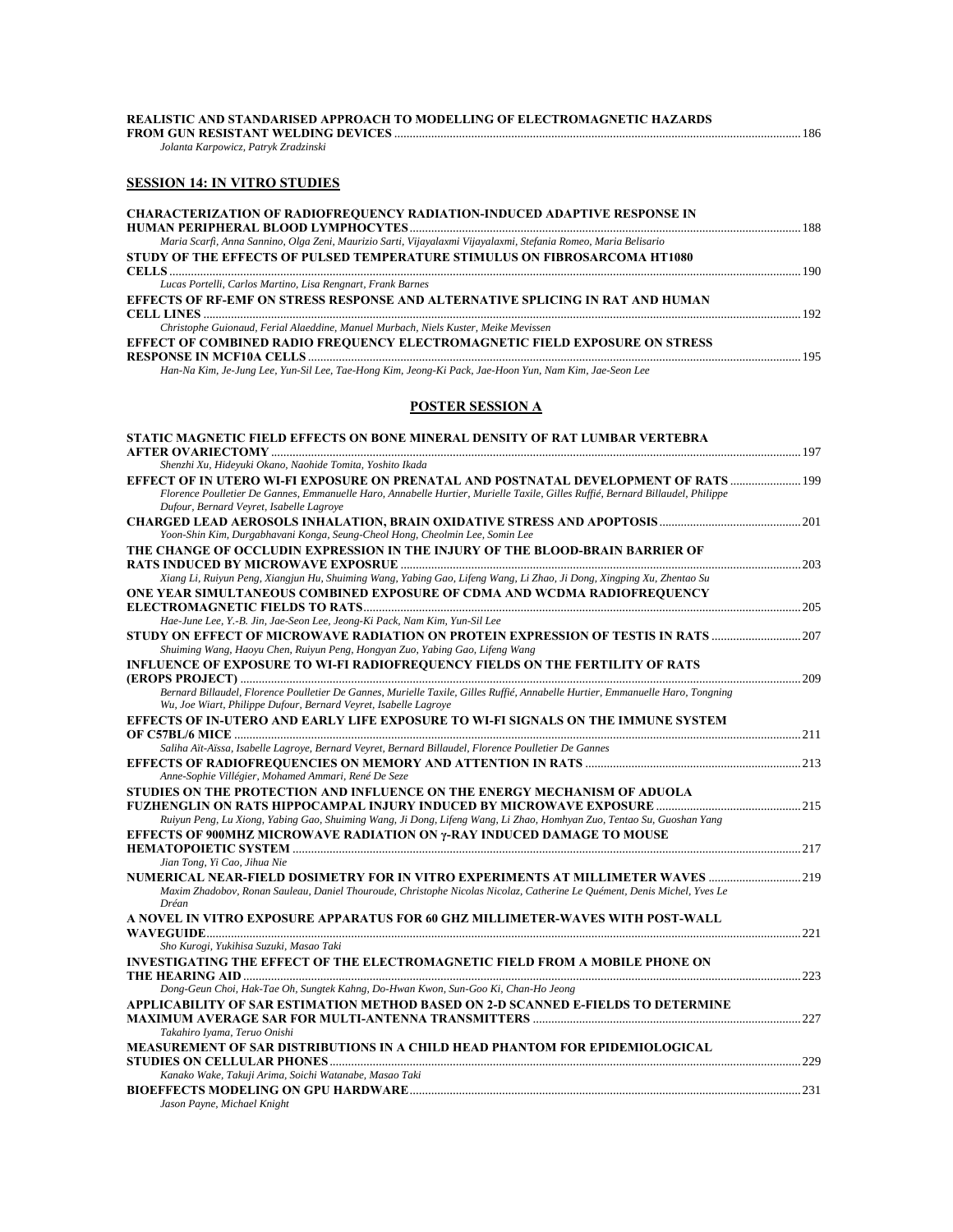| TEMPERATURE RISE IN AN ANATOMICAL HUMAN HEAD PHANTOM DUE TO SMALL DIPOLE                                                                                                                                                                                                    |  |
|-----------------------------------------------------------------------------------------------------------------------------------------------------------------------------------------------------------------------------------------------------------------------------|--|
| Md. Islam, Mohammod Ali, Giorgi Bit-Babik                                                                                                                                                                                                                                   |  |
| ANALYSIS OF ELECTRIC NETWORK DATA IN THE EXPERS STUDY…………………………………………………………………………… 235<br>Isabelle Magne, Mfoihaya Bedja, François Deschamps, Mikael Le Lay, Jean Luc Richar, Gilles Fleury, Laurent Le Brusquet,<br>Martine Souques, Jacques Lambrozo, Alexandre Carlsberg |  |
| Mfoihaya Bedja, Isabelle Magne, Martine Souques, Jacques Lambrozo, Laurent Le Brusquet, Gilles Fleury, Alain Azoulay,<br>Alexandre Carlsberg                                                                                                                                |  |
| Peter Gajšek, Blaž Valic                                                                                                                                                                                                                                                    |  |
| A SAR-PROBE CALIBRATION SYSTEM USING A REFERENCE WAVEGUIDE ANTENNA IN TISSUE-                                                                                                                                                                                               |  |
| Lira Hamada, Yukihiro Miyota, Kenichi Sato, Nozomu Ishii, Soichi Watanabe                                                                                                                                                                                                   |  |
| Andrew Wood, Jacqueline Bermingham                                                                                                                                                                                                                                          |  |
| SENSITIVITY OF RF-INDUCED TEMPERATURE RISE TO VARIATION OF THERMAL CONDUCTIVITY                                                                                                                                                                                             |  |
| Arnulfo Diaz-Trujillo, Robert McIntosh, Vitas Anderson                                                                                                                                                                                                                      |  |
| Lira Hamada, Hiroyuki Aso, Kenichi Sato, Soichi Watanabe, Kaori Fukunaga<br><b>LOW-FREQUENCY EXPANSION OF THE SAR-PROBE CALIBRATION SYSTEM USING A REFERENCE</b>                                                                                                            |  |
| Lira Hamada, Yukihiro Miyota, Kenichi Sato, Nozomu Ishii, Soichi Watanabe                                                                                                                                                                                                   |  |
|                                                                                                                                                                                                                                                                             |  |
| Oliver Lauer, G. Neubauer, M. Röösli, M. Riederer, J. Fröhlich<br>MEASUREMENT OF MAGNETIC FIELDS IN THE VICINITY OF AN IH HOB AND INDUCED                                                                                                                                   |  |
|                                                                                                                                                                                                                                                                             |  |
| Tomoyuki Nojima, Tomohito Hosono, Kanako Wake, Taiji Sakai, Yukihisa Suzuki, Soichi Watanabe, Osamu Hashimoto                                                                                                                                                               |  |
| A PRELIMINARY STUDY ON NUMERICAL DOSIMETRY FOR OCULAR EXPOSURE AT 60GHZ 256<br>Kensuke Sasaki, Yukihisa Suzuki, Taiji Sakai, Kanako Wake, Soichi Watanabe, Masao Taki                                                                                                       |  |
|                                                                                                                                                                                                                                                                             |  |
| Tomasz Dlugosz, Hubert Trzaska<br>A COMPARISON OF ANATOMICAL REALISTIC AND HYBRID PREGNANT-WOMAN MODELS FOR                                                                                                                                                                 |  |
| Tomoaki Nagaoka, Soichi Watanabe                                                                                                                                                                                                                                            |  |
| RELATIONSHIP BETWEEN SAR AND TEMPERATURE ELEVATION FOR BODY-WORN DEVICES262                                                                                                                                                                                                 |  |
| Teruo Onishi, Takahiro Iyama, Lira Hamada, Soichi Watanabe, Akimasa Hirata<br><b>CHARACTERISTICS OF THE CURRENT DENSITY INDUCED INSIDE A WORKER NEAR A NEUTRAL</b>                                                                                                          |  |
|                                                                                                                                                                                                                                                                             |  |
| Suk Won Min, Sung Ho Lee<br><b>COMPUTATIONAL MODEL OF TEMPERATURE ELEVATION IN RATS EXPOSED TO INTENSE AND</b>                                                                                                                                                              |  |
|                                                                                                                                                                                                                                                                             |  |
| Akimasa Hirata, Yuya Kanai, Osamu Fujiwara, Hiroshi Masuda, Hiroki Kawai, Takuji Arima, Soichi Watanabe, Isabelle Lagroye,<br><b>Bernard Veyret</b>                                                                                                                         |  |
| L. Lloyd Morgan, Michael Carlberg                                                                                                                                                                                                                                           |  |
|                                                                                                                                                                                                                                                                             |  |
| Yasuto Sato, Suminori Akiba, Naohito Yamaguch<br>PERSONAL NEAR-FIELD TO FAR-FIELD EXPOSURE TO RADIO FREQUENCY ELECTROMAGNETIC                                                                                                                                               |  |
|                                                                                                                                                                                                                                                                             |  |
| Oliver Lauer, M. Röösli, Patrizia Frei, Evelyn Mohler, Marie-Christine Gosselin, Sven Kühn, J. Fröhlich                                                                                                                                                                     |  |
| RISKS FOR CENTRAL NERVOUS SYSTEM DISEASES AMONG MOBILE PHONE SUBSCRIBERS: A                                                                                                                                                                                                 |  |
| Aslak Harbo Poulsen, Christoffer Johansen, Jørgen Olsen, Gunhild Waldemar, Joachim Schüz                                                                                                                                                                                    |  |
| SYSTEMATIC REVIEW ON THE HEALTH EFFECTS OF RADIOFREQUENCY ELECTROMAGNETIC                                                                                                                                                                                                   |  |
| M. Röösli, Patrizia Frei, Evelyn Mohler, Kerstin Hug<br><b>GENOMIC INSTABILITY INDUCED BY OCCUPATIONAL EXPOSURE TO SHORT WAVE-LENGTH</b>                                                                                                                                    |  |
| Rafi Korenstein, Avital Korenstein-Ilan, Judith Shaham                                                                                                                                                                                                                      |  |
|                                                                                                                                                                                                                                                                             |  |
| Seung-Cheol Hong, Yoon-Shin Kim, Keun-Young Kim, Myoung-Duck Han<br>EXTREMELY LOW FREQUENCY MAGNETIC FIELD (ELF-MF) MEASUREMENTS IN BUILDINGS WITH                                                                                                                          |  |
| M. Röösli, Daniela Jenni, Leeka Kheifets, Gabor Mezei                                                                                                                                                                                                                       |  |
| <b>EXPOSURE TO MAGNETIC FIELDS AND SURVIVAL AFTER CHILDHOOD LEUKAEMIA -OVERVIEW</b>                                                                                                                                                                                         |  |
| Kathrine Grell, Kirsten Frederiksen, Martha Linet, Michael Link, Gabor Mezei, Brad Pollock, Eve Roman, Jill Simpson, Joachim                                                                                                                                                |  |
| Schüz                                                                                                                                                                                                                                                                       |  |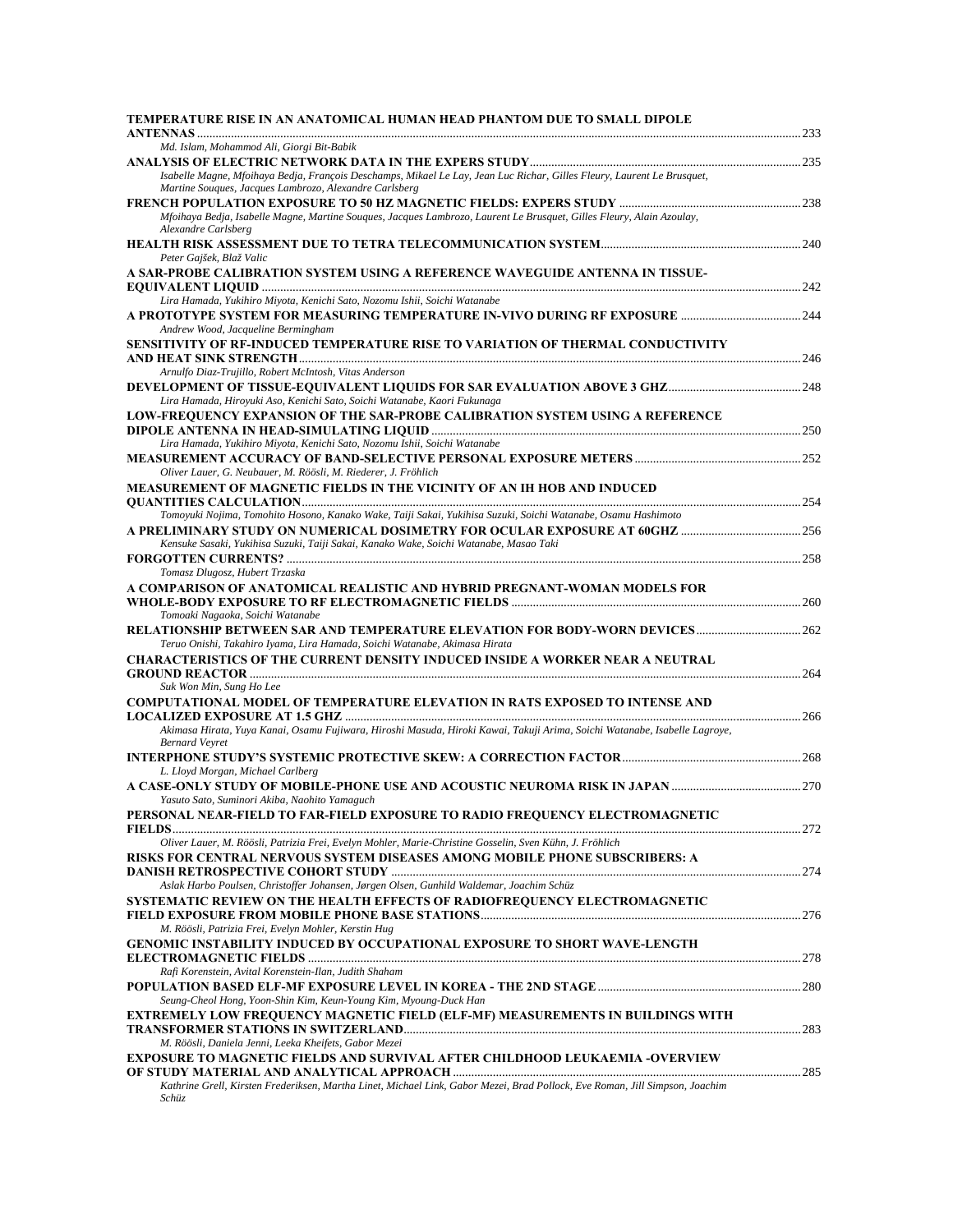| MEASUREMENTS OF OCCUPATIONAL EXPOSURE TO EMF EMITTED BY HIGH-SPEED MAGLEV                                                                                 |  |
|-----------------------------------------------------------------------------------------------------------------------------------------------------------|--|
| Lei Zhang, Zhou Zhou, Lu Yang, Ju Yang, Fang Chu, Zhengping Yu                                                                                            |  |
| Ki Chang Nam, Young Woo Shim, Jae Lim Choi, Deok Won Kim                                                                                                  |  |
| EFFECTS OF A 60 HZ MAGNETIC FIELD EXPOSURE ON HUMAN BRAIN ACTIVITY DURING A                                                                               |  |
| Jodi Miller, Julien Modolo, John Robertson, Michael Corbacio, Stephanie Dubois, Daniel Goulet, Jacques Lambrozo, Michel                                   |  |
| Plante, Martine Souques, Frank Prato, Alex Thomas, Alexandre Legros                                                                                       |  |
| HUNGARIAN RF PERSONAL EXPOSIMETRY SURVEY ON EMPLOYEES OF ELEMENTARY SCHOOLS,<br>Péter Juhász, József Bakos, Gábor Jánossy, Noémi Nagy, György Thuróczy    |  |
| EFFECTS OF EXPOSURE TO TIME-VARYING 1.5 T MAGNETIC FIELD ON VOLUME REGULATION OF                                                                          |  |
| Toshitaka Ikehara, Hirotaka Nishisako, Hitoshi Houchi, Kazuyoshi Kawazoe, Kazuo Minakuchi, Yohsuke Kinouchi, Hiroshi                                      |  |
| Miyamoto                                                                                                                                                  |  |
| Qingfeng Chen, Kan Zhu, Wei Liu, Li Wang, Hanmin Chen, Deqiang Lu, Zhengping Xu, Qunli Zeng                                                               |  |
| MEASUREMENT OF COMPLEX PERMITTIVITY AND WATER CONTENTS OF BIOLOGICAL TISSUES                                                                              |  |
| Taiji Sakai, Kanako Wake, Soichi Watanabe                                                                                                                 |  |
| EFFECTS OF LONG-TERM EXPOSURE TO MAGNETIC FIELDS GENERATED BY INDUCTION                                                                                   |  |
|                                                                                                                                                           |  |
| Tomoko Kiyokawa, Tomonori Sakurai, Junji Miyakoshi                                                                                                        |  |
| CYTOTOXICITY INVESTIGATION ON NEURONAL-LIKE PC12 CELLS EXPOSED TO 1950 MHZ                                                                                |  |
|                                                                                                                                                           |  |
| Olga Zeni, Anna Sannino, Maurizio Sarti, Rita Massa, Maria Scarfi                                                                                         |  |
| A MAGNETIC IMPRINTING IN CANCER CELLS HARBORING DIFFERENTIAL TOLERANCE TO                                                                                 |  |
| Kwon-Seok Chae, Jeong-Min Ryu                                                                                                                             |  |
| PRE-EXPOSURE TO 50 HZ MAGNETIC FIELDS ENHANCES MENADIONE-INDUCED MICRONUCLEUS                                                                             |  |
| Jukka Luukkonen, Jukka Juutilainen, Jonne Naarala                                                                                                         |  |
| ANALYSIS OF GENE EXPRESSION IN GLIAL CELLS EXPOSED TO RADIOFREOUENCY                                                                                      |  |
|                                                                                                                                                           |  |
| Tomonori Sakurai, Eijiro Narita, Tomoko Kiyokawa, Yukihisa Suzuki, Masao Taki, Junji Miyakoshi                                                            |  |
| DESIGN AND CHARACTERIZATION OF AN EXPOSURE SYSTEM FOR STUDYING EFFECTS OF                                                                                 |  |
| Jihwan Yoon, Stephanie Luongo, Robert Wiese, Pete Mastin, Lev Sadovnik, Indira Chatterjee, Gale Craviso                                                   |  |
| EFFECT OF EXTREMELY LOW FREQUENCY ELECTROMAGNETIC FIELD ON INTRACELLULAR ROS                                                                              |  |
| Mi-Na Hong, Bong-Cho Kim, Yun-Sil Lee, Sung-Ho Myung, Youn-Myung Gimm, Jae-Seon Lee                                                                       |  |
| <b>COMBINED EXPOSURE TO EXTREMELY LOW FREQUENCY MAGNETIC FIELDS AND STRESS</b>                                                                            |  |
|                                                                                                                                                           |  |
| Hae-June Lee, Jae-Seon Lee, Youn-Myung Gimm, Sung-Ho Myung, Yun-Sil Lee                                                                                   |  |
| TRANSCRIPTIONAL ANALYSES OF BIOLOGICAL EFFECTS OF ELECTROMAGNETIC FIELDS ON                                                                               |  |
|                                                                                                                                                           |  |
| Masami Ishido                                                                                                                                             |  |
| EXPOSURE TO RADIOFREQUENCY RADIATION DISTURBED THE EXPRESSION AND ACTIVITY OF<br>MITOCHONDRIAL TRANSCRIPTION FACTOR A (TFAM) IN PRIMARY CULTURED CORTICAL |  |
| Shangcheng Xu, Zhou Zhou, Lei Zhang, Yuan Wang, Mindi He, Guangbin Zhang, Min Zhong, Zhengping Yu                                                         |  |
| EFFECT OF GSH DEPLETION, HYPERTHERMIA, AND PULSED MAGNETIC FIELDS ON AN HSP70/LUC                                                                         |  |
|                                                                                                                                                           |  |
| Michelle Belton, Frank Prato, Jeffrey Carson                                                                                                              |  |
|                                                                                                                                                           |  |
| Bruno Bisceglia, Stefano Castiglione, Francesco Chiadini, Angela Cicatelli, Antonio Scaglione                                                             |  |
| REAL-TIME ENVIRONMENTAL ELF MAGNETIC FIELD MEASUREMENT AND DISPLAYING SYSTEM                                                                              |  |
|                                                                                                                                                           |  |
| Yoon-Myoung Gimm, Seungbae Lee, Jong-Wook Wang, Boung-Hee Kang, Hwan-Gu Cho, Byeong-Wook Min, Tai-Young Kim                                               |  |
| 09TIMAL DESIGN OF A MAGNETIC-FIELD GENERATOR AT 20 KHZ FOR BIOLOGICAL RESEARCH 329                                                                        |  |
| Keiji Wada, Shintaro Kogure, Yukihisa Suzuki                                                                                                              |  |
| EXPOSURE SETUP FOR STUDYING THERMAL EFFECTS OF RF FIELDS FROM MOBILE PHONES                                                                               |  |
| Tommi Alanko, Harri Lindholm, Heli Sistonen, Sami Kännälä, Maila Hietanen                                                                                 |  |
|                                                                                                                                                           |  |
| Joon-Young Soh, Sang-Yoon Lee, Dong-Il Lee, Sang-Beom Kim, Sung-Ho Myung                                                                                  |  |
|                                                                                                                                                           |  |
| Lari Österholm, Rauno Pääkkönen, Riitta Lehtelä, Anna Holm, Leena Korpinen                                                                                |  |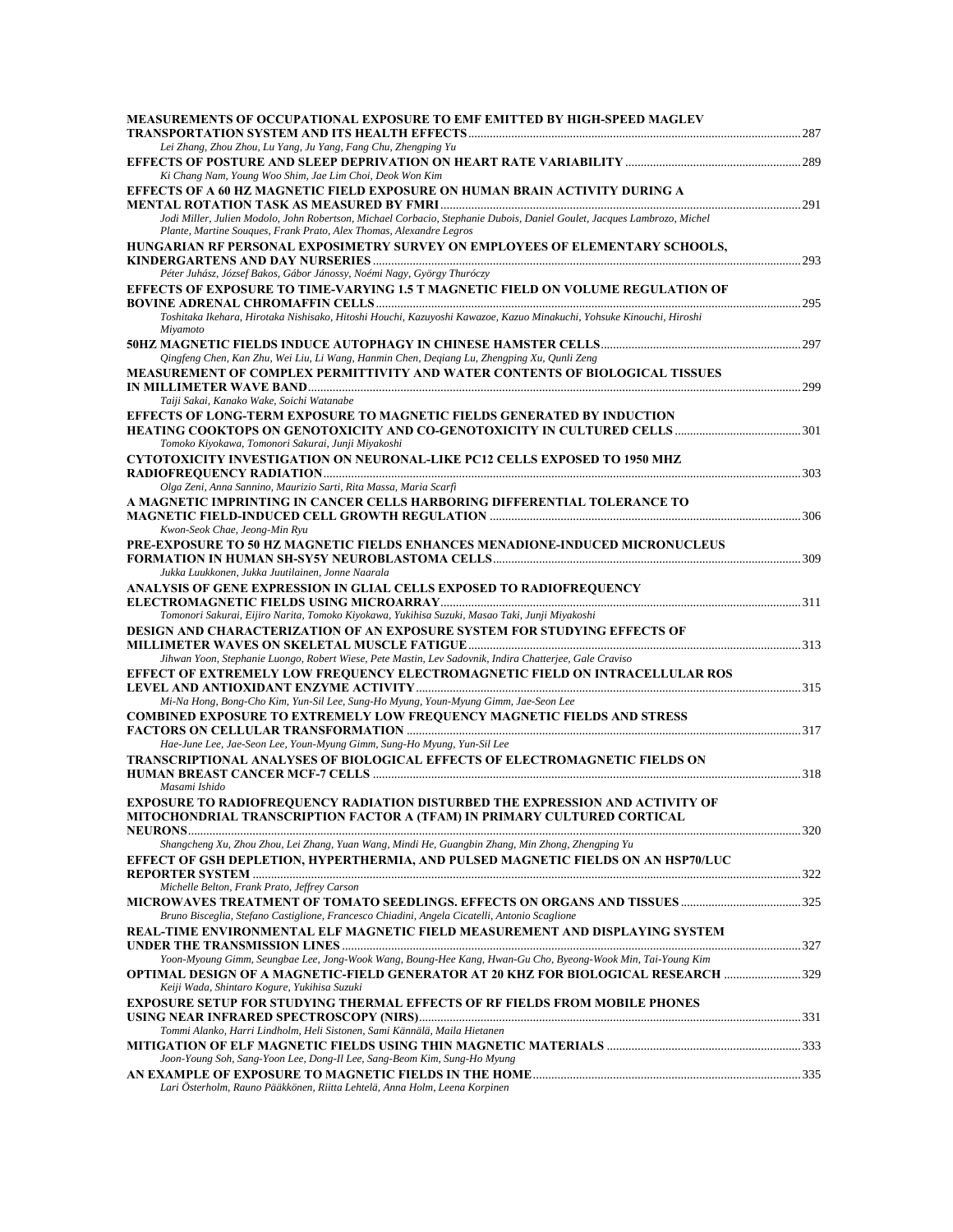| <b>CONTROLLABLE SPECTRUM ARTIFICIAL SUNLIGHT SOURCE SYSTEM USING LEDS WITH 32</b>                                     |  |
|-----------------------------------------------------------------------------------------------------------------------|--|
| Kazuhiro Fujiwara, Akira Yano                                                                                         |  |
|                                                                                                                       |  |
| Tomohiro Oshita, Keiko Shintani, Mai Katayama, Takahiro Emoto, Masatake Akutagawa, Akira Takahashi, Yohsuke Kinouchi  |  |
|                                                                                                                       |  |
| Xi Lin Chen, Stefan Benkler, Nicolas Chavannes, Niels Kuster                                                          |  |
| PRE-TREATMENT OF 120µW/CM <sup>2</sup> MICROWAVE ANTAGONIZES GAMMA-RAY-INDUCED                                        |  |
| Yi Cao, Jian Tong, Jihua Nie, Qian Xu                                                                                 |  |
| <b>GUIDEBOOK ON MANAGEMENT OF EMF RISKS OF WORKERS WITH CARDIAC PACEMAKERS345</b>                                     |  |
| Maria Tiikkaja, Tommi Alanko, Harri Lindholm, Maila Hietanen                                                          |  |
| THE CHANGES OF HIF-1A AND ERK SIGNAL PATHWAY IN THE STRUCTURE AND FUNCTION OF                                         |  |
| Li Zhao, Ruiyun Peng, Lifeng Wang, Hongyan Zuo, Shuiming Wang, Yabing Gao, Xiang Li                                   |  |
| MOBILE COMMUNICATION IN RESEARCH AND MEDICAL PRACTISE - CERTIFIED TRAINING                                            |  |
|                                                                                                                       |  |
| Dagmar Wiebusch, Karsten Menzel                                                                                       |  |
|                                                                                                                       |  |
| Yuko Kuranari, Hiroyuki Yomori, Kouichi Adachi, Tatsuya Tsukada, Takashi Moriyama, Tsukasa Shigemitsu, Chiyoji Ohkubo |  |
| SURVEY ON THE PERSONAL MAGNETIC FIELD EXPOSURE OF CHILDREN LIVING NEAR                                                |  |
| Munno Ju, Kwangho Yang, Sung-Ho Myung                                                                                 |  |
|                                                                                                                       |  |
| Bruno Bisceglia, Simona Valbonesi                                                                                     |  |
| WORKERS EXPOSURE. DIRECTIVE 2004/40/EC OF THE EUROPEAN PARLIAMENT. TEXT ANALYSIS 357                                  |  |
| Bruno Bisceglia, Simona Valbonesi                                                                                     |  |
| OCCUPATIONAL EXPOSURE TO STATIC MAGNETIC FIELDS AMONG WORKERS OPERATING                                               |  |
| Jolanta Karpowicz, Krzysztof Gryz                                                                                     |  |
| LONG-TERM MEASUREMENT OF FREE TIME EXPOSURE TO LOW FREQUENCY MAGNETIC FIELDS                                          |  |
|                                                                                                                       |  |
| Anna Holm, Leena Korpinen                                                                                             |  |
| <b>COMPARISON OF TEMPERATURE IN OCULAR TISSUES BY 18-40 GHZ RADIO-FREOUENCY</b>                                       |  |
| Yoko Yamashiro, Akimasa Hirata, Kenichi Sato, Masami Kojima, Taiji Sakai, Soichi Watanabe, Kanako Wake, Masao Taki,   |  |
| Yukihisa Suzuki, Yoshitsugu Kamimura, Yasuo Sakamoto, Yutaka Kawakami, Kazuyuki Sasaki, Hiroshi Sasaki                |  |
| EXPOSURE TO ELECTRIC AND MAGNETIC FIELDS AT 110 KV SUBSTATION WHILE PERFORMING                                        |  |
|                                                                                                                       |  |
| Rauno Pääkkönen, Anna Holm, Leena Korpinen                                                                            |  |
| Monika Asmuss, Cornelia Baldermann, Anne Dehos, Dirk Geschwentner, Michaela Kreuzer, Christiane Pölzl, Blanka Pophof, |  |
| Gunde Ziegelberger, Rüdiger Matthes                                                                                   |  |
| STUDY ON ELECTROMAGNETIC FIELD STRENGTH AROUND MOBILE BASE STATIONS IN KOREA368                                       |  |
| Wan-Ki Kim, Jee-Hee Lee, Jung-Ah Park, Seon-Woong Jeong, Jong-Soo Lee, Hag-Bong Kim                                   |  |
| NEW GERMAN WORKING GROUP BUNDLES EMF SCIENCE ISSUES TO PROVIDE PUBLIC                                                 |  |
| Frank Gollnick, Gabi Conrad, Franz Büllingen, Karl-Heinz Neumann                                                      |  |
|                                                                                                                       |  |
| Dagmar Wiebusch, Karsten Menzel                                                                                       |  |
| AN EFFICIENT ESTIMATION OF ELECTRIC FIELD AT LEADS TIP USING THE RECIPROCITY                                          |  |
| Rui Qiang, Ji Chen, Shirley Min, Ingmar Viohl, Ana Keef, Tim Cox, Wolfgang Kainz                                      |  |
| EFFECT OF A 1000 MICROTESLA, 60 HZ MAGNETIC FIELD ON SPIKE TIMING IN CORTICAL                                         |  |
|                                                                                                                       |  |
| Julien Modolo, Alexandre Legros, Frank Prato, Alex Thomas                                                             |  |
| AN EFFICIENT ESTIMATION OF ELECTRIC FIELD VARIATION DUE TO TISSUE PARAMETER                                           |  |
| Rui Qiang, Jianxiang Shen, Ji Chen, Shirley Min, Ingmar Viohl, Ana Keef, Tim Cox, Wolfgang Kainz                      |  |
| DOSIMETRY FOR PLATED CELLS EXPOSED TO PHYSIOLOGICAL-STRENGTH ELECTRIC FIELDS 380                                      |  |
| Francis Hart                                                                                                          |  |
|                                                                                                                       |  |
| Stefan Kampusch, G. Neubauer, Stefan Boehm, Richard Überbacher                                                        |  |

### **POSTER SESSION B**

| THE CONTINUOUS EXPOSURE TO 60 HZ MAGNETIC FIELDS TIME-DEPENDENTLY AFFECTS                                        |      |
|------------------------------------------------------------------------------------------------------------------|------|
|                                                                                                                  | .385 |
| Hee-Sung Kim, Hye-Jin Jang, Sang-Kon Lee, Byung-Jae Park, Kyeong-Cheon Jung, Sung-Ho Myung, Nam Kim, Youn-Myoung |      |
| Gimm. Yoon-Won Kim                                                                                               |      |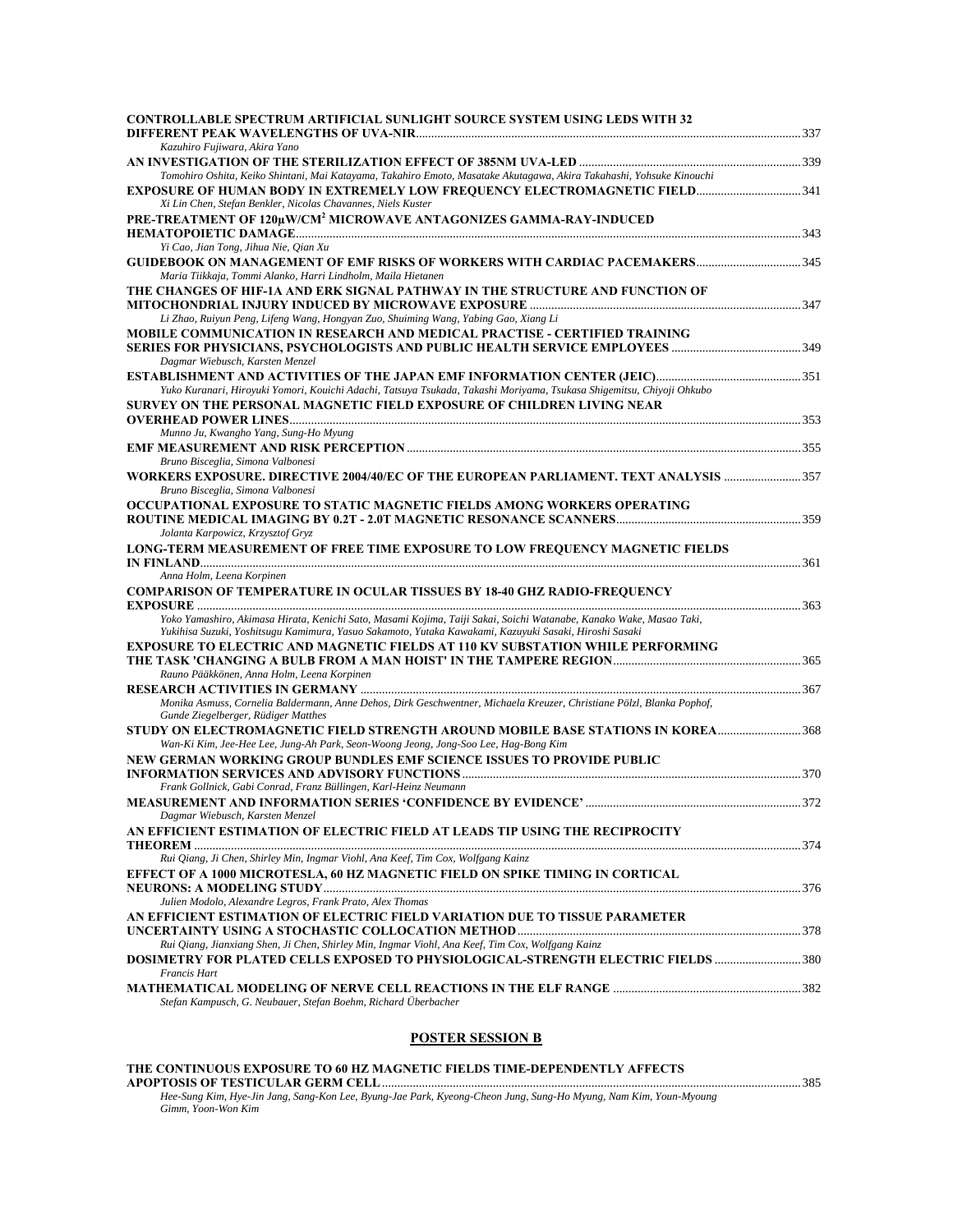| NO AFTERCOME OF THE CONTINUOUS EXPOSURE OF 60 HZ 500 µT ELECTROMAGNETIC FIELDS                                                                                      |  |
|---------------------------------------------------------------------------------------------------------------------------------------------------------------------|--|
| Byung-Jae Park, Hee-Eun Kang, Hye-Jin Jang, Hee-Sung Kim, Yoon-Won Kim                                                                                              |  |
| THE ANALYSIS OF GENE EXPRESSION IN MURINE TESTES EXPOSED TO MICROWAVE IN UTERO 392<br>Ji Yeon Lee, Jong Yun Hwang, Sung Hun Na, Hyang Ah Lee, Dong Heon Lee         |  |
|                                                                                                                                                                     |  |
| Rong Sun, Yufang Cui, Li Du, Qiong Ma, Yan Gao, Zhenkun Luo<br><b>COMPARATIVE ANALYSIS OF EFFECTS OF LOW-INTENSITY ELECTROMAGNETIC RADIATION OF</b>                 |  |
| DIFFERENT FREQUENCIES ON IMPULSE ACTIVITY OF SUPRAOPTIC NUCLEUS OF                                                                                                  |  |
| Gayane Grigoryan, Siranush Minassian, Susanna Sahakyan                                                                                                              |  |
| SLEEP PATTERN CHANGES IN RATS WITH WIRELESS MULTI-CHANNEL SUBCUTANEOUS                                                                                              |  |
| Jason Lee, Yuan-Kai Jiang, Ian Liu, Terry Kuo                                                                                                                       |  |
| Yufang Cui, Li Du, Qiong Ma, Rong Sun, Zhentao Su, Qihang Man, Qing Gao, Peng Yin                                                                                   |  |
| FUNCIONAL REGENERATION OF DEFECTED PERIPHERAL NERVE USING CONDUIT ELECTRODE                                                                                         |  |
| Tae Hyung Lee, Hui Pan, In Sook Kim, Soon Jung Hwang, Sung June Kim                                                                                                 |  |
| EFFECTS OF DAY-TIME EXPOSURE TO HIGH ENERGY RADIOFREQUENCY IDENTIFICATION (RFID)<br>00 ON THE SECRETION OF MELATONIN AND SEROTONIN IN ANIMAL - A PRELIMINARY REPORT |  |
| Yeon Ju Kim, Jin Young Shin, Man-Jung Paik, Gwang Lee, Jae-Seon Lee, Yun-Sil Lee, Y.-B. Jin, Hae-June Lee, Nam Kim, Young<br>Hwan Ahn                               |  |
| <b>COMPARATIVE STUDY ON DAMAGING EFFECT AND MECHANISM OF SPERMATOGENESIS</b>                                                                                        |  |
| DYSFUNCTION INDUCED BY DIFFERENT BANDS ELECTROMAGNETIC RADIATION IN RAT TESTIS  407<br>Dewen Wang, Hua Yao, Hongyan Zuo, Shuiming Wang, Ruiyun Peng                 |  |
| EFFECT OF LOCALIZED GSM EXPOSURE ON THYROID GLAND IN FEMALE SPRAGUE-DAWLEY                                                                                          |  |
| Paolo Galloni, Maurizio Bossola, Anna Lanzoni, Rossella Lodato, Marta Piscitelli, Carmela Marino                                                                    |  |
| <b>CONSIDERATIONS ON THE HUMAN PHANTOM FOR THE ASSESSMENT OF INTRA-BODY</b>                                                                                         |  |
| Akihide Fujiwara, Michihiko Katsuragi, Masao Taki                                                                                                                   |  |
| A NEW REAL TIME EXPOSURE SET-UP FOR ELECTROPHYSIOLOGICAL RECORDINGS: NUMERICAL                                                                                      |  |
| Caterina Merla, Nicolas Ticaud, Sylvain Saïghi, Delia Arnaud-Cormos, Bernard Veyret, Philippe Leveque                                                               |  |
| Alayna Amato, Noel D. Montgomery, Kevin Mylacraine, Ronald L. Seaman                                                                                                |  |
| Sangwook Park, Kanako Wake, Soichi Watanabe                                                                                                                         |  |
| INDUCED CURRENT ANALYSIS IN THE CASE OF HUMAN STANDING OVER SEMI-INFINITE GROUND                                                                                    |  |
| Takuji Arima, Soichi Watanabe, Toru Uno                                                                                                                             |  |
| MEASUREMENT OF INDUCED CURRENT DENSITY IN HOT-LINE WORKER WITH HOMOGENEOUS                                                                                          |  |
| Eung Sik Kim, Suk Won Min, Sung-Ho Myung, Myung Hun Kim, Jae Hong Park                                                                                              |  |
| EVALUATION OF DOSIMETRIC VARIATIONS AND BOUNDS FOR CYLINDRICAL WAVEGUIDE<br><b>EXPOSURE CHAMBER CONTAINING AN UNRESTRAINED MOUSE</b>                                |  |
| Siriwat Wasoontarajaroen, Art Thansandote, Greg Gajda, Eric Lemay, James McNamee, Pascale Bellier                                                                   |  |
| HUMAN EXPOSURE TO HIGH-POWER ELECTROMAGNETIC SIGNALS - EXEMPLARY NUMERICAL                                                                                          |  |
| Volkert Hansen, Abdessamad El Ouardi, Joachim Streckert, Yi Zhou, Stefan Dickmann, Markus Clemens                                                                   |  |
| Benjamin Loader, Andrew Gregory                                                                                                                                     |  |
| ANALYSIS OF THE SAR INDUCED IN THE FETUS AT DIFFERENT STAGES OF GESTATION EXPOSED                                                                                   |  |
| Abdelhamid Hadjem, Emmanuelle Conil, Lazar Bibin, Jeremie Anquez, Elsa Angelini, Isabelle Bloch, Joe Wiart                                                          |  |
| Seon-Eui Hong, Jae-Hoon Yun                                                                                                                                         |  |
| RF FIELD STRENGTH FROM CELLULAR BASE STATION IN RECENT RADIO ENVIRONMENTS FOR                                                                                       |  |
| Junji Higashiyama, Teruo Onishi, Yoshiaki Tarusawa                                                                                                                  |  |
| NUMERICAL ANALYSIS OF INTERNAL BODY RESISTANCE AT POWER FREQUENCY AND                                                                                               |  |
| Hiroo Tarao, Noriyuki Hayashi, Takashi Matsumoto, Katsuo Isaka                                                                                                      |  |
| Ouanes Aiouaz, David Lautru, Man Faï Wong, Azeddine Gati, Joe Wiart, Victor Fouad Hanna                                                                             |  |
| A REAL-LIFE EXPOSURE EVALUATION INDEX FOR MOBILE PHONES BASED ON SAR AND TRP                                                                                        |  |
| Vikass Monebhurrun                                                                                                                                                  |  |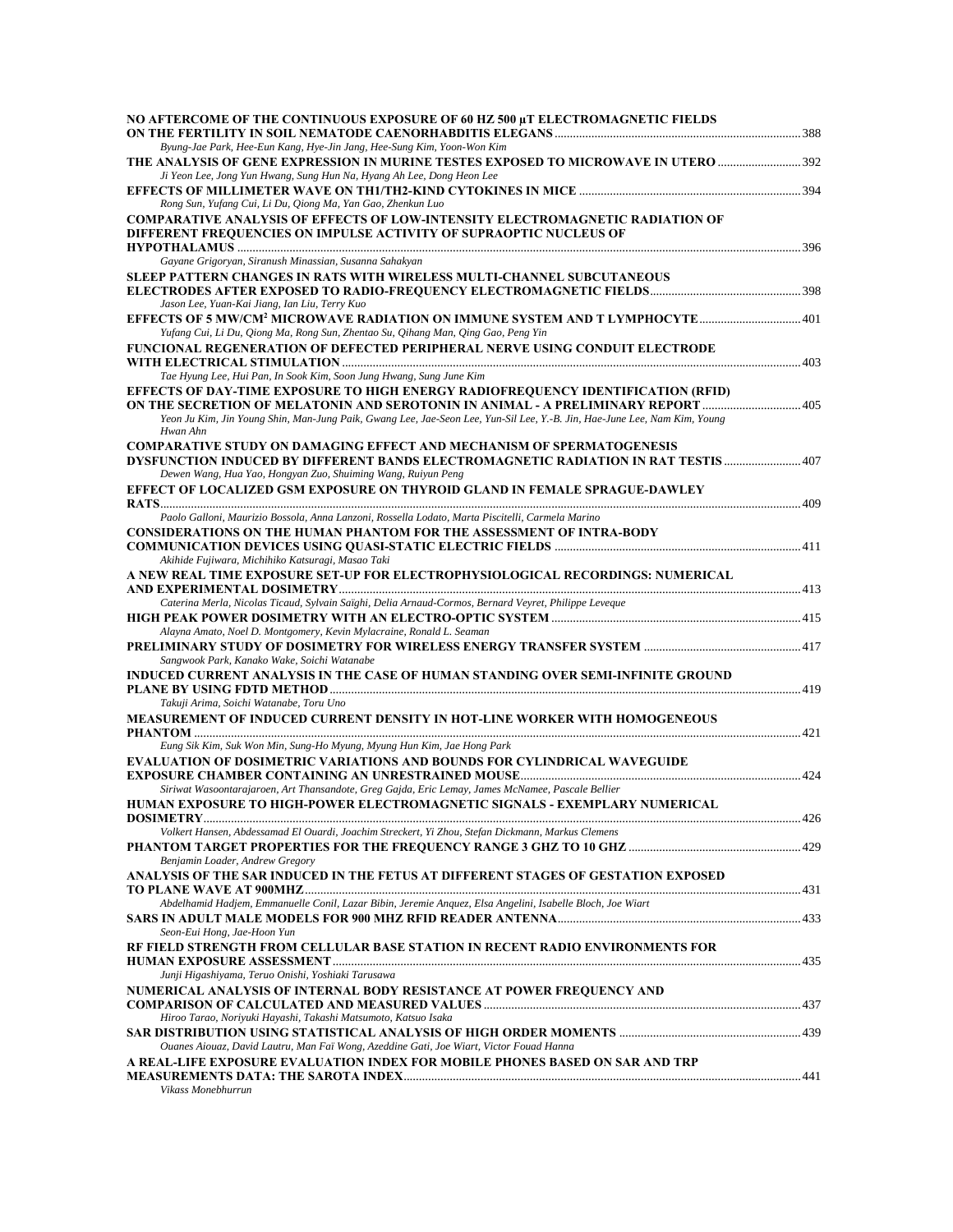| INFLUENCE OF THE DIELECTRIC PROPERTIES OF THE TISSUE EQUIVALENT LIQUID ON THE SAR                                                                                                                                    |  |
|----------------------------------------------------------------------------------------------------------------------------------------------------------------------------------------------------------------------|--|
| Dominique Picard, Yacine Chouarhi<br>EVALUATION OF THE RADIOFREQUENCY ELECTROMAGNETIC FIELDS CLOSE TO THE BODY 445                                                                                                   |  |
| Dominique Picard, Kada Berrahma                                                                                                                                                                                      |  |
| Thierry Kientega, Emmanuelle Conil, Abdelhamid Hadjem, Azeddine Gati, Elodie Richalot, Man Faï Wong, Odile Picon, Joe Wiart<br><b>CONTRIBUTION TO THE IMPLEMENTATION OF A MULTI-SENSORS TEST BENCH FOR REAL TIME</b> |  |
|                                                                                                                                                                                                                      |  |
| Gaetan Guevel, Christian Person, Joe Wiart                                                                                                                                                                           |  |
|                                                                                                                                                                                                                      |  |
| Dominique Picard<br>MULTIDIMENSIONAL COLLOCATION STOCHASTIC METHOD TO EVALUATE THE WHOLE                                                                                                                             |  |
|                                                                                                                                                                                                                      |  |
| Aimad El Habachi, Emmanuelle Conil, Jessica Carette, Abdelhamid Hadjem, Emmanuel Vazquez, Azeddine Gati, Man Faï Wong,                                                                                               |  |
| Gilles Fleury, Joe Wiart                                                                                                                                                                                             |  |
| Aimad El Habachi, Emmanuelle Conil, Abdelhamid Hadjem, Emmanuel Vazquez, Azeddine Gati, Man Faï Wong, Gilles Fleury,<br>Joe Wiart                                                                                    |  |
| INFLUENCE OF INTERNAL ANTENNA POSITION OF MOBILE PHONES FOR THE SAR COMPLIANCE                                                                                                                                       |  |
| Lira Hamada, Takahiro Iyama, Soichi Watanabe, Teruo Onishi                                                                                                                                                           |  |
|                                                                                                                                                                                                                      |  |
| Ae-Kyoung Lee, Jae-Hoon Yun                                                                                                                                                                                          |  |
|                                                                                                                                                                                                                      |  |
| Tongning Wu, Chen Zhao, Chen Zhang, Jun Yang, Qing Shao                                                                                                                                                              |  |
| STUDY ON EFFECT AND SIGNIFICANCE OF MEMBRANE ELECTROPORATION ON SEVERAL                                                                                                                                              |  |
| Dewen Wang, Hongyan Zuo, Hua Deng, Xiaozhe Cao, Meilan Zhao, Ruiyun Peng, Sa Zhang, Tao Zhou, Shuiming Wang, Haoyu<br>Chen, Bo Dong, Jiangang Zhan                                                                   |  |
| <b>CYTOTOXICITY OF ULTRASHORT ELECTRIC PULSE EXPOSURE IN MULTIPLE CELL LINES 467</b>                                                                                                                                 |  |
| Bennett Ibey, Caleb Roth, Joshua Bernhard, Gerald Wilmink, Andrei Pakhomov<br>ELECTROPORE LIFE CYCLES IN HETEROGENEOUS PHOSPHOLIPID BILAYERS IN THE PRESENCE                                                         |  |
|                                                                                                                                                                                                                      |  |
| Zachary Levine, P. Thomas Vernier                                                                                                                                                                                    |  |
| A LOCALLY CONSTRAINED SURFACE TENSION MODEL BASED ON CORTICAL ANCHORING                                                                                                                                              |  |
| Stephen Kennedy, Zhen Ji, Nicole Rockweiler, Adam Hahn, John Booske, Susan Hagness                                                                                                                                   |  |
|                                                                                                                                                                                                                      |  |
| Stephen Kennedy, Kaytlyn Beres, Adam Hahn, Samantha Kamin, Susan Hagness, William Murphy, John Booske                                                                                                                |  |
| SEX RATIO IN OFFSPRING OF ROYAL NORWEGIAN NAVY SERVICEMEN EXPOSED TO                                                                                                                                                 |  |
|                                                                                                                                                                                                                      |  |
| Valborg Baste, Bente Møen, Gunnhild Oftedal, Leif Strand, Kjell Mild                                                                                                                                                 |  |
| Mina Ha, Eun-Jung Kim, Eun-Hee Ha, Hye-Sook Park, Yangho Kim, Yun-Chul Hong, Nam Kim                                                                                                                                 |  |
|                                                                                                                                                                                                                      |  |
| Sohee Han, Sue K. Park, Kyoung-Mu Lee, Jeong-Hun Lym, Hyo Seop Ahn, Hee Young Shin, Hyoung Jin Kang, Hong Hoe Koo,                                                                                                   |  |
| Jong Jin Seo, Ji Eun Choi, Sung-Ho Myung, Daehee Kang, Yoon-Ok Ahn<br>82. REDUCED FERTILITY AMONG MEN EXPOSED TO RF FIELDS IN THE ROYAL NORWEGIAN NAVY                                                               |  |
| Ole Jacob Møllerløkken, Bente Møen, Valborg Baste, Gunnhild Oftedal, Leif Strand, Kjell Mild                                                                                                                         |  |
|                                                                                                                                                                                                                      |  |
| Mary Redmayne                                                                                                                                                                                                        |  |
| THE PERCEPTION THRESHOLD FOR LF-MF BAND CURRENTS: COMPARISON AMONG THREE                                                                                                                                             |  |
| Yoshitsugu Kamimura, Akira Yamashita, Toshiaki Furubayashi, Ritsuko Hanajima, Yasuo Terao, Taiji Sakai, Kanako Wake, Soichi<br>Watanabe, Yoshikazu Ugawa                                                             |  |
| WAVELET TRANSFORMATIONAL ANALYSIS OF SIMULTANEOUS REGISTERED BP AND LDF                                                                                                                                              |  |
|                                                                                                                                                                                                                      |  |
| Lubomir Traikov, Ivan Antonov, Julia Petrova, George Lawlor, Adriana Bocheva, Elena Dzambazova, Roxana Mincheva, Marko<br>Markov                                                                                     |  |
| IS FINGER TAPPING INDUCED BRAIN ACTIVATION MODULATED BY AN EXPOSURE TO A 60 HZ,                                                                                                                                      |  |
|                                                                                                                                                                                                                      |  |
| Alexandre Legros, Jodi Miller, Julien Modolo, Michael Corbacio, John Robertson, Daniel Goulet, Jacques Lambrozo, Michel                                                                                              |  |
| Plante, Martine Souques, Frank Prato, Alex Thomas<br>EFFECTS OF PULSE-MODULATED RF-EMF ON THE HUMAN BRAIN: SITE OF INTERACTION 492                                                                                   |  |
| Sarah Loughran, Marc Schmid, Sabine Regel, Aleksandra Bratic, Micheline Maire, Alessia Bersagliere, Thomas Rusterholtz,                                                                                              |  |
| Roland Dürr, Manuel Murbach, Niels Kuster, Peter Achermann                                                                                                                                                           |  |
| Oleg Grigoriev, Felix Torubarov, Vladimir Stepanov, Anton Merkulov, Andrey Sazhin                                                                                                                                    |  |
|                                                                                                                                                                                                                      |  |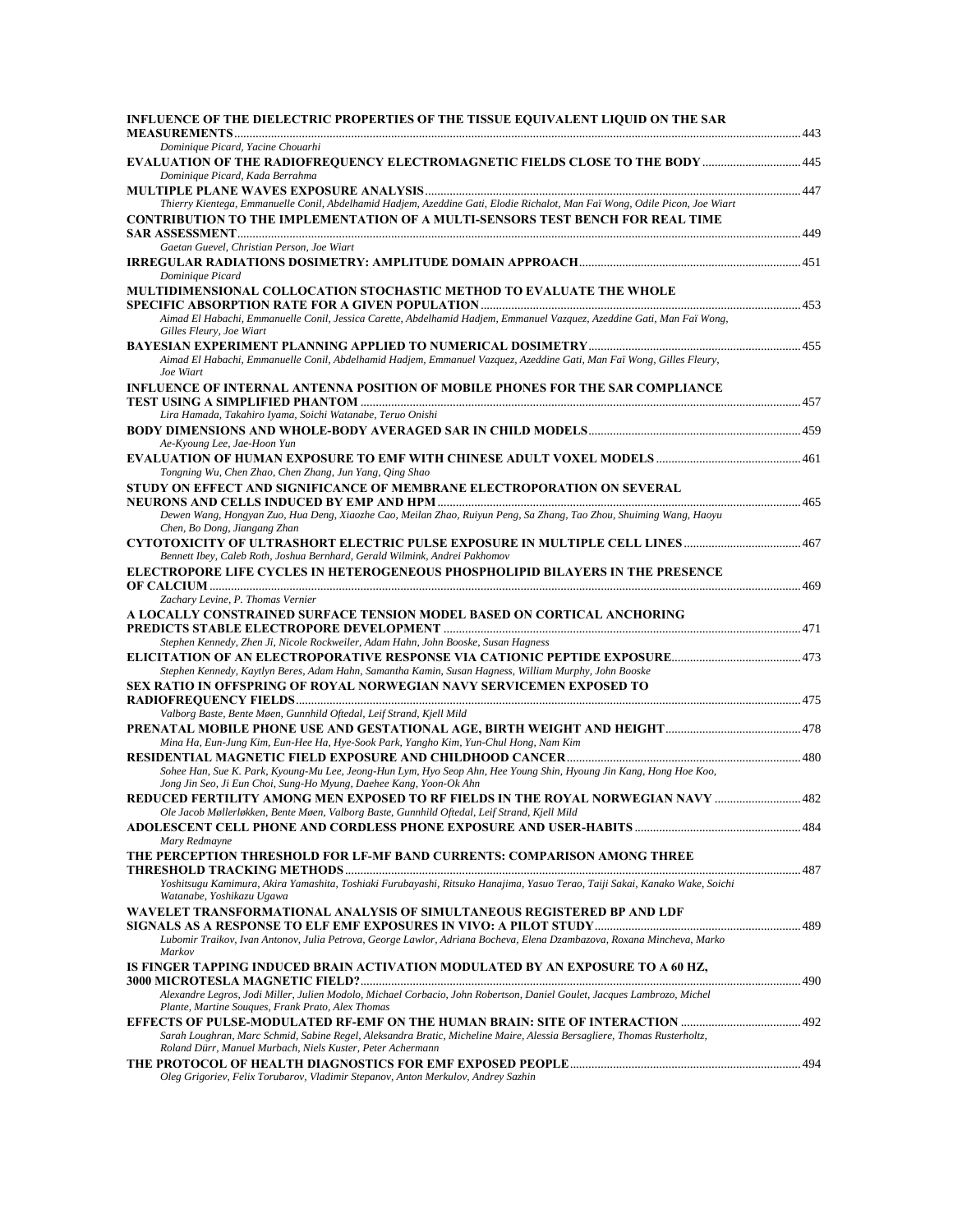| DEVELOPMENT OF EXPOSURE SYSTEM OF INTERMEDIATE FREQUENCY MAGNETIC FIELDS FOR                                                                                                          |  |
|---------------------------------------------------------------------------------------------------------------------------------------------------------------------------------------|--|
| Masateru Ikehata, Keiji Wada, Yukihisa Suzuki, Sachiko Yoshie, Taiji Sakai, Kanako Wake, Satoshi Nakasono, Masao Taki, Chiyoji                                                        |  |
| Ohkubo<br>STUDY OF THE EFFECTS OF PULSED MAGNETIC FIELDS AT METABOLLICALLY RELEVANT                                                                                                   |  |
|                                                                                                                                                                                       |  |
| Lucas Portelli, Carlos Martino, Kelsey Whitesell, Frank Barnes                                                                                                                        |  |
| STUDY OF THE EFFECTS OF STATIC MAGNETIC FIELDS ON CHEMOTAXIS OF FIBROSARCOMA                                                                                                          |  |
| Lucas Portelli, Carlos Martino, Kelsey Whitesell, Frank Barnes                                                                                                                        |  |
| OXIDATIVE BURST OF MACROPHAGES EXPOSED IN VITRO TO A ULF MAGNETIC FIELD AT                                                                                                            |  |
| Stéphane Egot-Lemaire, Henry Owegi, Lee Waite, Walter Balcavage, Jan Cuppen, Gabi Waite                                                                                               |  |
| NON-THERMAL RADIO FREQUENCY FIELDS MODULATE CGMP RELEASE FROM HUMAN                                                                                                                   |  |
|                                                                                                                                                                                       |  |
| Michael Januszyk, Geoffrey Gurtner, Arthur Pilla<br>COMPARATIVE ANALYSIS OF EFFECTS ON APOPTOSIS, CELL CYCLE KINETICS AND RELEASE OF                                                  |  |
| <b>REACTIVE OXYGEN SPECIES OF 50 HZ EXTREMELY LOW-FREQUENCY ELECTROMAGNETIC</b>                                                                                                       |  |
|                                                                                                                                                                                       |  |
| Margareta Lantow, Jennifer Strompen, Heiko Lemcke, Mats-Olof Mattsson, Dieter G. Weiss, Myrtill Simkó<br>THE DAMAGING EFFECTS OF DIFFERENT BANDS ELECTROMAGNETIC RADIATION ON THE RAT |  |
|                                                                                                                                                                                       |  |
| Wu Hui, Wang De-Wen, Wang Shui-Ming, Zhao Li, Zuo Hong-Yan, Gao Ya-Bing, Peng Rui-Yun                                                                                                 |  |
| GENE EXPRESSION PROFILING OF PRIMARY HUMAN KERATINOCYTE CELLS EXPOSED TO 60-GHZ                                                                                                       |  |
| Catherine Le Quément, Christophe Nicolas Nicolaz, Maxim Zhadobov, Fabienne Desmots, Ronan Sauleau, Daniel Thouroude,                                                                  |  |
| Denis Michel, Yves Le Dréan                                                                                                                                                           |  |
| MILLIMETER-WAVE EXPOSURE APPARATUS WITH HORN ANTENNA AND APPLICATION TO IN                                                                                                            |  |
| Yumitaka Suzuki, Mariko Shibuya, Sho Kurogi, Takayuki Taguchi, Yukihisa Suzuki, Masao Taki                                                                                            |  |
| BIPHASIC ELECTRICAL TARGETING PLAYS A SIGNIFICANT ROLE IN SCHWANN CELL                                                                                                                |  |
| In Sook Kim, Yun Mi Song, Tae Hyung Cho, Hui Pan, Tae Hyung Lee, Sung June Kim, Soon Jung Hwang                                                                                       |  |
| THE EFFECTS THAT CAN OCCUR IN HEI-OC1 CELLS SIMULTANEOUSLY EXPOSED TO CISPLANTIN                                                                                                      |  |
| Eun Joo Song, Gi-Jung Im, Kyung-Hee Kim, Jae-Seon Lee, Hae-Joon Kim, Eunil Lee, Jae-Wook Choi                                                                                         |  |
| EFFECTS OF EXPOSURE TO RADIOFREQUENCY FIELDS (UMTS/IMT-2000; 1950 MHZ) ON DNA                                                                                                         |  |
|                                                                                                                                                                                       |  |
| Junji Miyakoshi, Eijiro Narita, Tomonori Sakurai                                                                                                                                      |  |
| Tsuyoshi Okahisa, Masayuki Yamato, Akira Takahashi, Masatake Akutagawa, Takahiro Emoto, Yohsuke Kinouchi                                                                              |  |
| DEVELOPMENT OF PORTABLE ELF MAGNETIC FIELD MEASUREMENT AND RECORDING SYSTEM                                                                                                           |  |
|                                                                                                                                                                                       |  |
| Yoon-Myoung Gimm, Jong-Wook Wang, Ho-Sang Yoo, Jae-Joon Kim, Hwan-Gu Cho, Byeong-Wook Min, Tai-Young Kim<br>ESTIMATION OF AMBIENT ELECTRIC FIELDS GENERATED BY DIRTY ELECTRICITY FROM |  |
|                                                                                                                                                                                       |  |
| Greg Gajda, Art Thansandote, Eric Lemay, James McNamee, Pascale Bellier                                                                                                               |  |
| NON INVASIVE TREATMENT OF WORKS OF ART. APPLICATION OF MMW AND THZ RADIATIONS                                                                                                         |  |
| Antonella Altieri, Bruno Bisceglia, Roberto De Leo, Nicola Diaferia, Andrea Doria, Gian Piero Gallerano, Emilio Giovenale,                                                            |  |
| Svetlana Von Gratowski, Lalit Gupta, Viatcheslav Meriakri, Giovanni Messina, Anna Pia Pastore, Alberto Petralia, Ivan<br>Spassovsky, Vincenzo Surrenti                                |  |
|                                                                                                                                                                                       |  |
| Rossella Lodato, Sergio Mancini, Gian Marco Contessa, Vincenzo Brugaletta, Daniele Andreuccetti, Nicola Zoppetti, Paolo Rossi                                                         |  |
| Yuhsuke Manabe, Takahiro Emoto, Masatake Akutagawa, Akira Takahashi, Yohsuke Kinouchi                                                                                                 |  |
|                                                                                                                                                                                       |  |
| Miku Maeda, Yohsuke Kinouchi, Akira Takahashi, Takahiro Emoto, Masatake Akutagawa, Xin Lian                                                                                           |  |
| Jagadish Nadakuduti, Myles Capstick, Mark Douglas, Sven Kühn, Stefan Benkler, Niels Kuster                                                                                            |  |
|                                                                                                                                                                                       |  |
| Shoogo Ueno, Oscar Céspedes                                                                                                                                                           |  |
| <b>COULD LONG TERM CUMULATIVE NEURAL EFFECTS OF EMF RESULT FROM BURDENING OF</b>                                                                                                      |  |
| Howard Wachtel                                                                                                                                                                        |  |
| ICR: FURTHER INVESTIGATIONS WITH REFERENCE TO THE DISCOVERY OF THE MONTAGNIER'S                                                                                                       |  |
| Livio Giuliani, Enrico D'Emilia, Antonella Lisi, Settimio Grimaldi                                                                                                                    |  |
|                                                                                                                                                                                       |  |